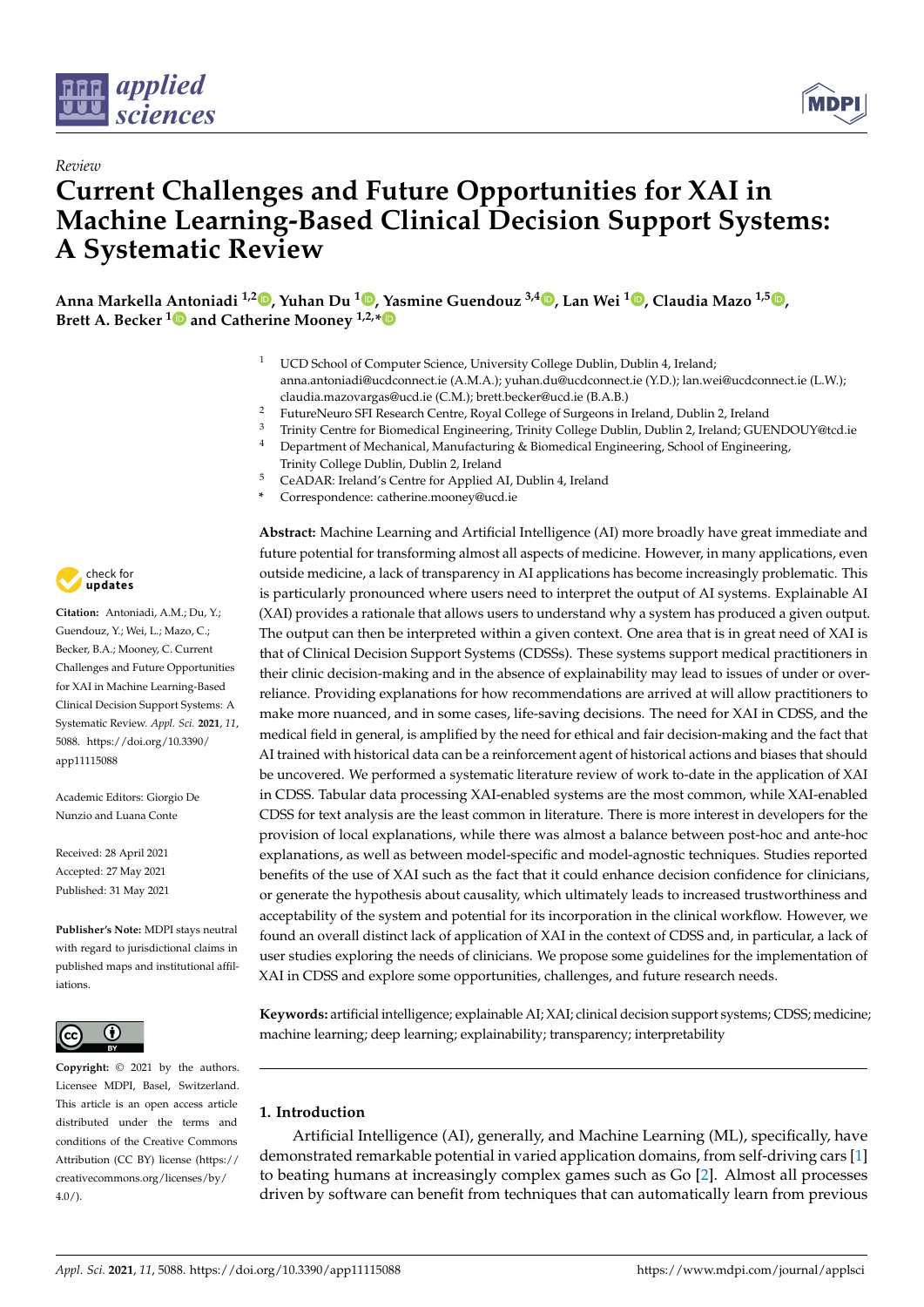data, gaining knowledge from experience, and gradually improving the ability to make predictions based on new data. Recent rapid progress in ML has been driven by many factors including the development of new statistical learning algorithms, the availability of large datasets, and low-cost yet powerful hardware including storage and networking advances which make tools such as cloud storage not only feasible but the norm [\[3\]](#page-17-2).

Aside from hardware and other advances, the recent growth in ML systems is partly due to the widespread use of increasingly complex models, for example, Deep Neural Networks [\[4\]](#page-17-3). However, this complexity comes at a cost. Such systems are often, in effect, black boxes [\[3\]](#page-17-2) with users or those otherwise affected having little to no understanding of how they make predictions. This lack of understanding presents numerous problems with serious consequences, including, potentially catastrophic errors when flawed models (or decisions based on them) are deployed in real-world contexts [\[5\]](#page-17-4). Additionally, even when successful, this opacity can prevent these tools from being accepted by regulated industries, legislation, and society at large [\[6\]](#page-17-5). Humans seem to be programmed to seek cause behind action, likely for good reasons. Because of this, humans are reticent to adopt techniques that are not directly interpretable, tractable, and trustworthy [\[7\]](#page-17-6), especially given the increasing demand for ethical AI [\[8\]](#page-17-7).

The use of ML systems is expanding not just in software engineering [\[9\]](#page-17-8) but also into socially delicate application domains such as education [\[10\]](#page-17-9), law enforcement and forensics [\[11\]](#page-17-10), and healthcare [\[12\]](#page-17-11), which further complicates their use especially when their inner workings are simply beyond the understanding of many of those affected by the predictions that these systems make.

The medical domain is home to many critical challenges that stand to be overcome with the use of AI. Many examples have gained traction recently with large volumes of work on automated diagnosis, prognosis, drug design, and testing [\[13](#page-18-0)[–17\]](#page-18-1). This is fueled by the importance of medical care and the generation of data in massive quantities from sources such as medical imaging, biosensors, molecular data, and electronic medical records [\[12\]](#page-17-11). The aims of AI in medicine include the personalization of medical decisions, health practices, and therapies to individual patients [\[3\]](#page-17-2). However, the current state of AI in medicine has been summed up as "high on promise and relatively low on data and proof" [\[12\]](#page-17-11). A number of AI-based systems have been validated in real-world settings for diabetic retinopathy, detection of wrist fractures, histologic breast cancer metastases, very small colonic polyps, and congenital cataracts; however, many of the systems that have been shown to be equivalent or superior to experts in experimental settings have demonstrated high false positive rates in real-world clinical environments [\[12\]](#page-17-11).

Other concerns surrounding the use of ML in medicine include bias, privacy, security, and lack of transparency [\[12\]](#page-17-11), as well as causality, transferability, informativeness, fairness, and confidence [\[18\]](#page-18-2). As decisions made or influenced by such systems ultimately affect human health there is an urgent need for understanding of how such decisions are made [\[18\]](#page-18-2). This is amplified in some areas in particular. One example is life-changing outcomes and decisions as a result of disease diagnosis [\[19\]](#page-18-3). Another is precision medicine where experts require far more information from the model than a simple binary prediction for supporting their diagnosis [\[18\]](#page-18-2).

Explanations for how and why a model outputs what it does are crucial in overcoming these challenges [\[19\]](#page-18-3). For this reason, explainability and the related concepts of interpretability and transparency have become central issues of concern for ML in medicine over the last few years [\[20\]](#page-18-4). It has been argued that despite the existence of much evidence supporting their usefulness, ML-based systems are unlikely to be adopted in routine medical practice beyond a limited number of niche applications unless these challenges are addressed, most likely by having systems provide satisfactory explanations for their decisions [\[20,](#page-18-4)[21\]](#page-18-5). Unfortunately, secondary factors also complicate solutions, for instance, different applications usually have different interpretability and explainability needs [\[20\]](#page-18-4) working against generalizable solutions that span a number of situations.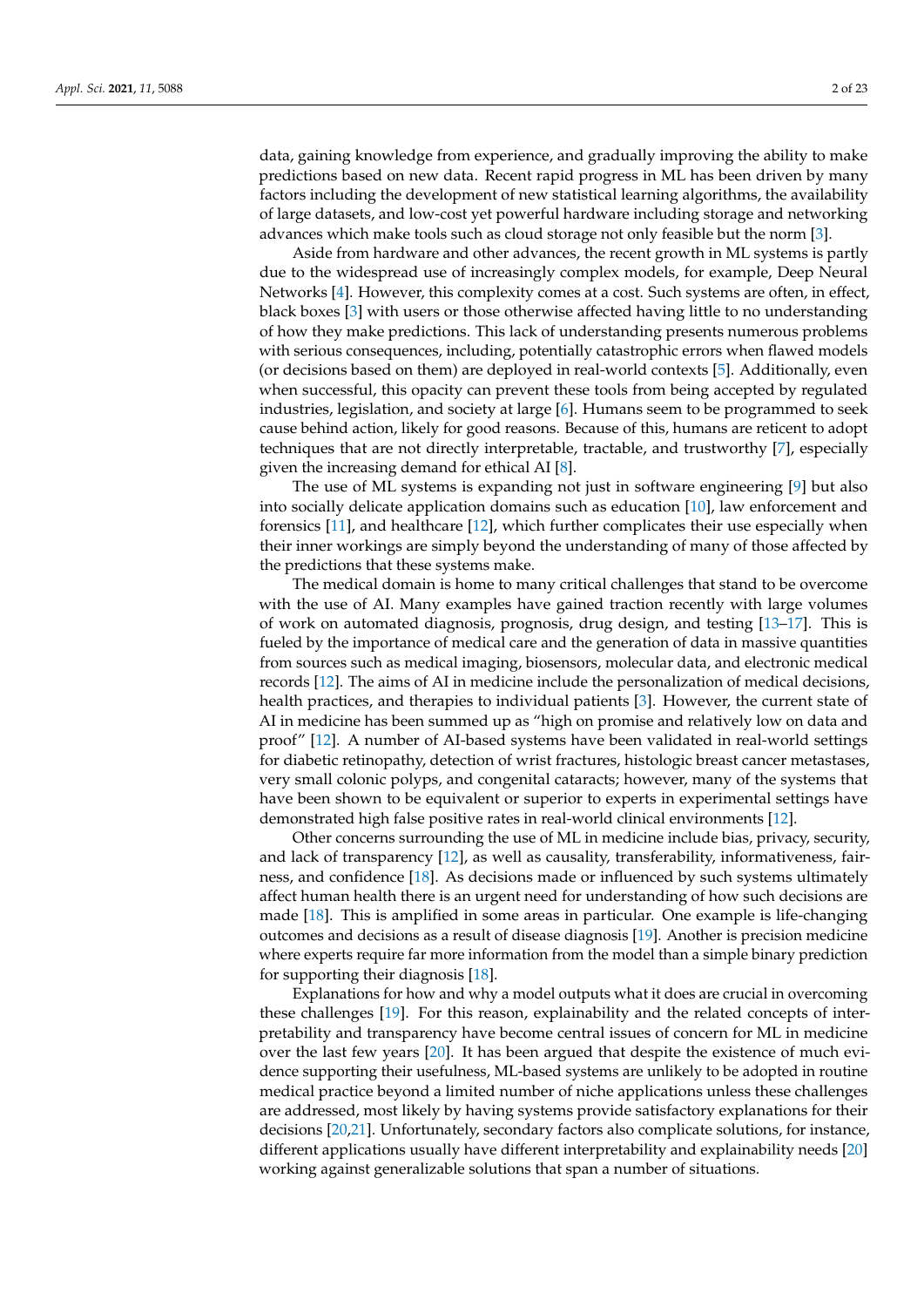Clinical Decision Support Systems (CDSS) are computer systems designed to assist in the delivery of healthcare, and ML is being exploited for their development. The explainability of such systems is a relatively new area of study and this work aims to present its application, benefits, gaps, and future opportunities by conducting a systematic literature review. Our hypothesis is that despite the plethora of ML-based CDSS, there is only a limited number of systems that have been specifically developed with explainability as one of their features, and that there are still challenges that need to be addressed. Future systems should be created according to current reported benefits and gaps. As a result, this study aims to first identify the state-of-the-art in explainable ML-based CDSS, in terms of

been reported as a result of this combination and what the areas for improvement are. The remainder of the paper is structured as follows. Section [2](#page-2-0) presents a background of CDSS, XAI, and the considerations of applying XAI to CDSS including the need for explainability, its application in medicine, types of explanations, the matter of interpretability vs. performance, and the needs of clinicians in terms of explainability. Section [3](#page-8-0) describes our materials, methodology, and research questions. Section [4](#page-10-0) presents findings and answers to the research questions. Section [5](#page-14-0) discusses these findings, along with guidelines for the future implementation of explainable ML-based CDSS. Section [6](#page-16-0) presents our conclusions.

the area of use and current prevalent methodologies, and then discover what benefits have

#### <span id="page-2-0"></span>**2. Fundamental Concepts and Background**

## *2.1. Clinical Decision Support Systems*

Clinical Decision Support Systems are computer systems that "provide clinicians, staff, patients, or other individuals with knowledge and person-specific information, intelligently filtered, or presented at appropriate times, to enhance health and health care" [\[22\]](#page-18-6). CDSSs are designed for a variety of purposes such as diagnosis, treatment response prediction, treatment recommendation (personalization), prognosis, and the prioritization of patient care according to their level of risk. They can be helpful in clinical practice as a "second set of eyes" for clinicians, combining their human knowledge with the "knowledge" that is embedded in the system. CDSS can help to improve patients' safety, quality of care, and healthcare efficiency [\[23–](#page-18-7)[25\]](#page-18-8), as well as reducing the costs of healthcare [\[26\]](#page-18-9). They can improve patient safety not only by reducing medical errors but also through reminders for medications or other medical events for patients or clinicians [\[25\]](#page-18-8). Additionally, CDSS can be useful in low-resource settings where the number of medical institutions, equipment, and qualified clinicians is limited.

CDSS can be classified as knowledge-based and non-knowledge-based [\[27\]](#page-18-10). CDSS that are knowledge-based depend on medical guidelines and knowledge while non-knowledgebased CDSS typically use ML. ML-based CDSS find patterns in historical clinical data and develop predictive models that are able to predict clinical outcomes based on new inputs. These outcomes can then be used as recommendations for clinicians to help them in their practice. ML-based CDSS have great potential in clinical practice. They can help to enhance the accuracy of clinical decisions and minimize medical errors because they are objective, depending only on the input data, and the inner decision-making logic. However, they rely on the quality and quantity of data provided [\[28\]](#page-18-11). When the data used to train an ML model are biased, this bias is captured by the model and consequently can make biased or incorrect predictions. This can ultimately lead to a biased or incorrect human decision.

Companies such as IBM, Elsevier, Intermedica, and Microsoft have developed or are currently developing such systems. IBM's "Watson Health" [\[29\]](#page-18-12) aims to help in treatmentrelated decisions for patients. However, significant challenges still remain as Watson Health does not perform as well in the clinical world as it did in the game show Jeopardy! [\[30\]](#page-18-13). Elsevier's "Via Pathways", rebranded "ClinicalPath" [\[31\]](#page-18-14) provides evidence-based care maps for the treatment of patients with cancer, and ClinicalKey [\[32\]](#page-18-15) is a search engine that provides clinical decision support using research-based recommendations. Infermedica has developed a mobile application called Symptomate [\[33\]](#page-18-16) which is a popular symptom checker, recently updated to perform a COVID-19 checkup. Finally, Microsoft is developing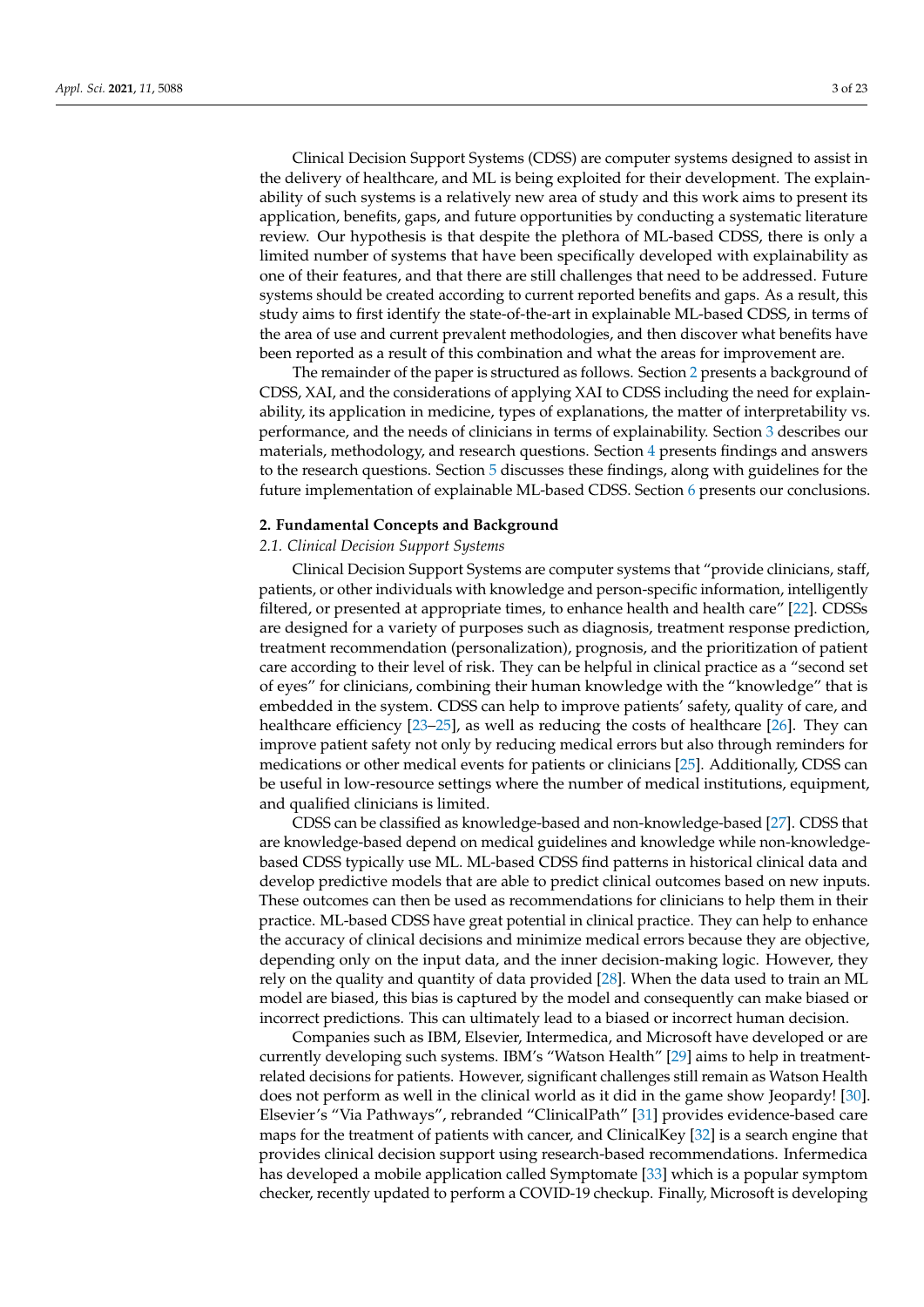the "Hanover Project" [\[34\]](#page-18-17) which aims to identify the most relevant pieces of information that experts will need to make the best possible decisions regarding treatment plans for patients with cancer.

CDSS have been developed and applied across a wide range of pathologies including rare diseases [\[35\]](#page-18-18), oncology [\[36\]](#page-18-19) and specifically, breast cancer [\[37\]](#page-18-20), chronic obstructive pulmonary disease [\[38\]](#page-18-21), the prevention of venous thromboembolism [\[39\]](#page-18-22), the prediction of chronic kidney disease [\[40\]](#page-18-23) and Alzheimer's disease [\[41\]](#page-18-24), for diabetes care [\[42\]](#page-18-25), and risklevel prediction of heart disease [\[43\]](#page-19-0).

In constructing CDSS, developers are confronted with "unknown, incomplete, imbalanced, heterogeneous, noisy, dirty, erroneous, inaccurate, and missing datasets in arbitrarily high-dimensional spaces" [\[3\]](#page-17-2). Additionally, systems such as CDSS do not work in isolation, but within other systems, institutions, and with human actors whose efforts must be coordinated for AI in medicine to have the most beneficial impact. There is an overall perception that humans are more tolerant towards human error than machine error, and Prahl and Van Swol [\[44\]](#page-19-1) found that decision-makers considered human advisers to be more expert and useful, while they showed more negative emotions when a human advisor was replaced by a machine. Error tolerance needs to be identified based on current standards and needs, and discussed with the CDSS vendor. Deviations from this rate will lead to mistrust against the system. In addition to tolerance rate, it is also important to analyze the concordance rate between machine learning models and what the physician recommends as best treatment [\[30\]](#page-18-13). Watson for Oncology was found to have 83%, 73%, and 49% concordance in three studies mentioned in [\[30\]](#page-18-13). As a result, incorporating XAI principles into CDSS is essential if the potential beneficial impact is to be fulfilled.

## *2.2. Explainable AI (XAI)*

The earliest use of the term XAI that we encountered was in Van Lent et al. in 2004 [\[45\]](#page-19-2). XAI can simply be described as aiming to make AI systems more understandable to humans; however, there is no accepted technical definition of XAI at this time, and more clarity and consistency is required in terms of the terminology in use [\[18](#page-18-2)[,19](#page-18-3)[,46\]](#page-19-3). One of the issues is that the terms transparency, interpretability, and explainability are often used interchangeably. However, there are differences between these concepts.

*Interpretability* is related to how much a model can be understood [\[21\]](#page-18-5) although it is also used instead of the term "explainability" [\[46\]](#page-19-3). *Transparency* either refers to a holistic characteristic of "providing stakeholders . . . with relevant information about how the model works: this includes documentation of the training procedure, analysis of training data distribution, code releases, and feature-level explanations" [\[47\]](#page-19-4), or an algorithmspecific clarity on how the model works, as opposed to opacity [\[18](#page-18-2)[,46](#page-19-3)[,48\]](#page-19-5). *Explainability* gives insight into the reasons for the decision-making of the system, but is sometimes connected to understandability which was defined by a consensus as "loosely referring to tools that empower a stakeholder to understand and, when necessary, contest the reasoning of model outcomes"[\[49\]](#page-19-6). In this work, we focus on explainability.

## <span id="page-3-0"></span>2.2.1. The Need for XAI: Fair and Ethical Decision-Making

"Black box" AI systems that give prediction without any explanation are problematic for numerous reasons, not only because of their lack of transparency but also because they hide potential biases within the system [\[50\]](#page-19-7). There are many examples where bias in AIbased predictive systems has been uncovered. These systems have been shown to reinforce social and historical human prejudices and people who are traditionally marginalized in our society are disproportional negatively impacted [\[8\]](#page-17-7).

Predictive software used in courtrooms to assess the likelihood of recidivism have proven to be extremely unreliable due to their bias towards race, revealing higher scores for Black people [\[51\]](#page-19-8). For example, the AI-based system COMPAS (Correctional Offender Management Profiling for Alternative Sanctions) has been widely criticized for being unreliable and racially biased [\[52\]](#page-19-9). Several case studies have demonstrated that "dirty data"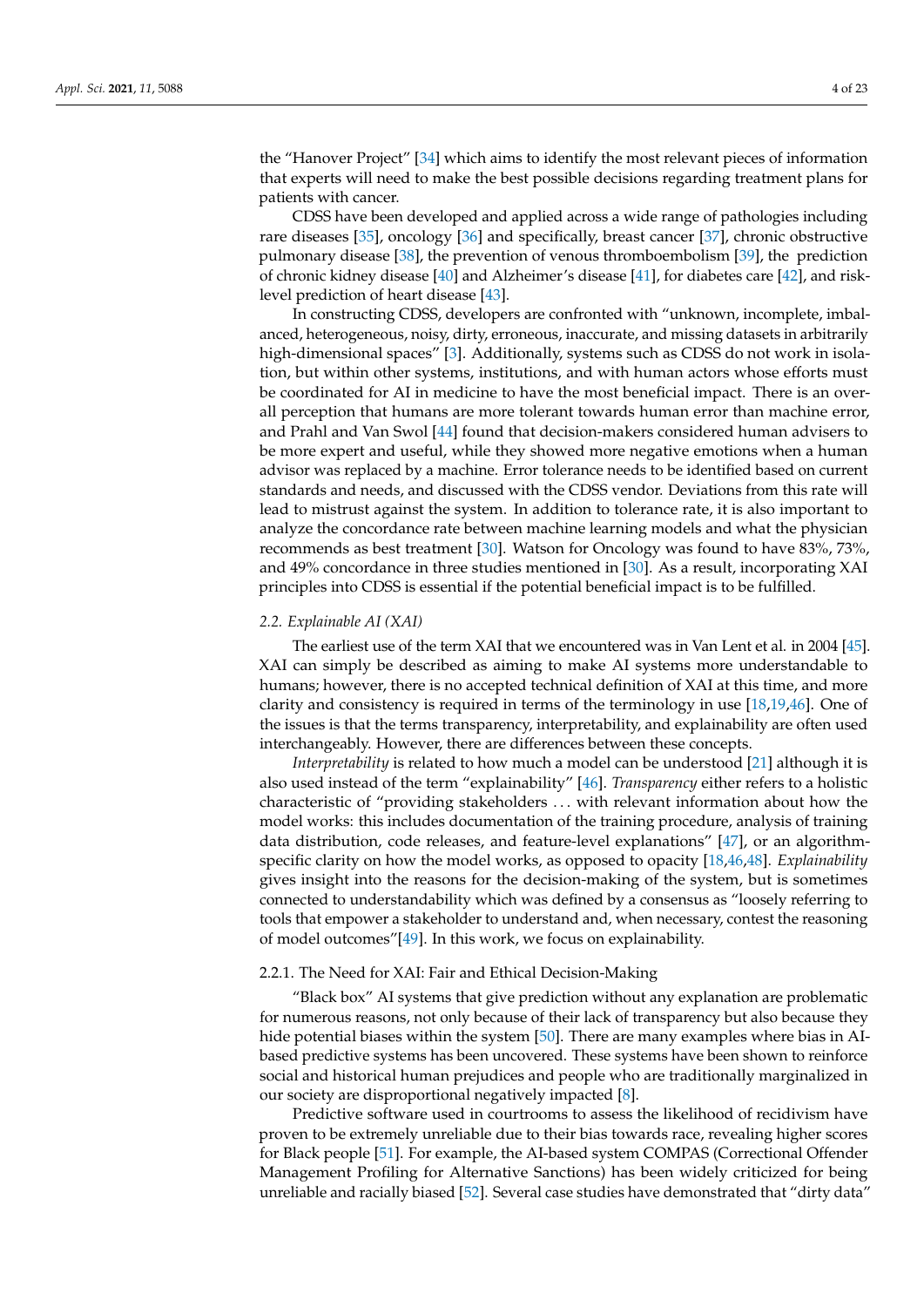used in policy-making systems have led to skewed predictions [\[53\]](#page-19-10). Another example of bias in AI concerns search engines that tend to favor certain sites over others revealing a political bias [\[54\]](#page-19-11), and hiring algorithms tainted by "societal noise" tend to perpetuate discriminatory behaviors impacting certain individuals or groups [\[55\]](#page-19-12). This algorithmic discrimination is also observed in systems such as targeted advertisements where gender discrimination occurred in the display of STEM career ads [\[56,](#page-19-13)[57\]](#page-19-14). Moreover, some vision detection systems have demonstrated a bias toward subject skin tone. This predictive inequity has been characterized by higher performance for lower Fitzpatrick skin tones [\[58\]](#page-19-15). These cases, to mention but a few, illustrate how such systems deployed in a real-world context can become "Weapons of Math Destruction" reinforcing inequalities [\[59\]](#page-19-16).

Similarly issues arise when tools built on biased data are used in precision medicines [\[60\]](#page-19-17) and there are many examples of medical datasets where the lack of inclusion of minorities has led to the development of biased models. For example, European populations were found to be significantly over-represented, while the other races were underrepresented in genomic studies in US [\[61\]](#page-19-18). Another example concerns the Framingham Heart Risk functions used to assess the risk of coronary heart diseases which suffered from an overestimation of risk for the German population [\[62\]](#page-19-19). This bias was due to the Caucasian sample the initial study was based on. This reveals the particular attention needed in order to implement AI-based models developed on medical datasets.

Slack et al. [\[63\]](#page-19-20) determined that existing XAI techniques cannot provide explanations that adequately identify discriminatory behavior in some sensitive applications. Although, giving explanations can increase understanding of and trust in a system [\[19](#page-18-3)[,46,](#page-19-3)[64\]](#page-19-21), simple explanations can hide undesirable attributes of the system and may mislead users into coming to dangerous or unfounded conclusions that could ultimately be unethical [\[21\]](#page-18-5). Additionally, an awareness of the dangers of blindly embracing explanations that may disguise racial or gender discrimination [\[46\]](#page-19-3) or provide fair-washing, i.e., "promoting the false perception that a ML model respects some ethical values" [\[65\]](#page-19-22) is needed in all medical areas where such systems may be utilized.

In this paper, we focus on XAI as a technician solution that can help to expose systemic bias in CDSS; however, this does not address underlying deep-rooted discriminatory assumptions [\[8\]](#page-17-7). XAI can be used to help us evaluate if predictions are biased and defend algorithmic decisions as being fair and ethical [\[18,](#page-18-2)[19,](#page-18-3)[46,](#page-19-3)[66\]](#page-19-23). Additionally, XAI can help to shed some light onto causality [\[18](#page-18-2)[,46,](#page-19-3)[67\]](#page-19-24) although, there is a recognized need to go beyond causality/correlation to true "causability" [\[3\]](#page-17-2).

Furthermore, there are now regulations in the EU which give subjects the right to obtain an explanation of the decision made using their data which need to be considered in the development of CDSS. To ensure that the processing of data is conducted in a manner that respects the rights of the data subjects and leads to the development of fair systems, different regions have adopted regulations governing the use of data. The General Data Protection Regulation (GDPR) [\[6\]](#page-17-5) protects the personal data of all EU residents, irrespective of the processing location. GDPR gives EU residents the right to access rectification, erasure, and restriction of processing of their personal data. Specifically, data subjects who will be affected by a decision have a "right to nondiscrimination" and should be able to be informed of the reasons for the automated decision. According to the GDPR, data subjects have "the right not to be subject solely on automated processing" (Article 22). More specifically, according to Article 22(3) and Recital 71 "such processing should be subject to suitable safeguards, which should include specific information to the data subject and the right to obtain human intervention, to express his or her point of view, to obtain an explanation of the decision reached after such assessment and to challenge the decision".

## *2.3. XAI in Medicine*

The use of XAI in medicine is rooted in demand for the added value that comes from medical professionals being able to understand how and why a machine-based decision has been made. Thus, there is growing demand for AI approaches that not only perform well,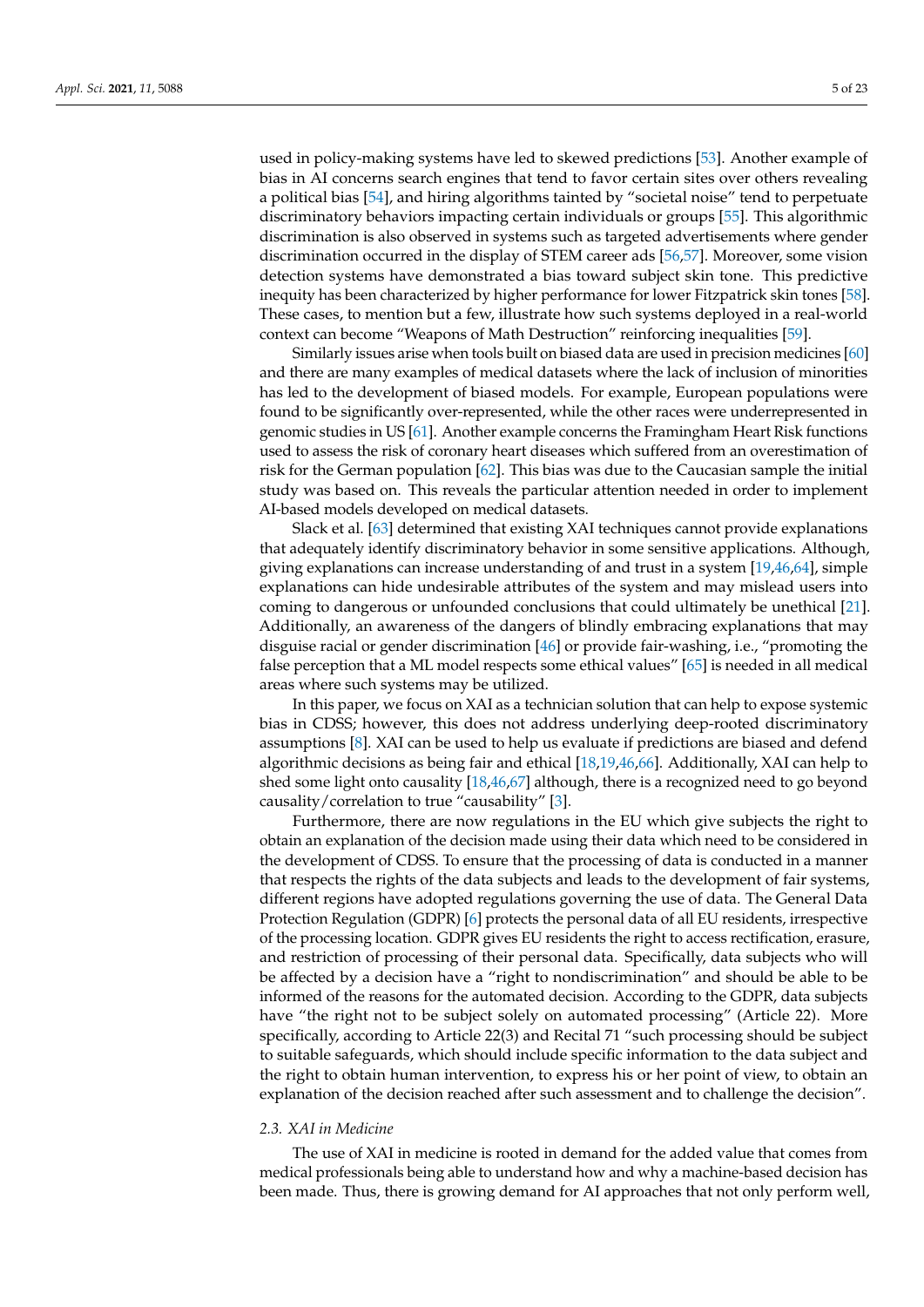but are trustworthy, transparent, interpretable, and explainable for a human expert. This also has important implications for the public, policy, and governance as the explainability of AI tools will enhance the trust of medical professionals [\[3\]](#page-17-2). In many ways, medical professionals act as translators for patients—translating knowledge that is too complex for patients themselves to understand and act on. Having CDSS which assist medical professionals in this task makes sense, provided the CDSS aid, not hinder, that translation.

Translating ML models effectively to clinical practice requires establishing clinicians' trust in the system. However, there have been a number of high-profile cases that have undermined trust in the use of AI in medicine. For example, many of the recommendations for treatment by "Watson for Oncology" (IBM) have been shown to be incorrect and potentially harmful [\[30\]](#page-18-13). In another famous example by Caruana et al. [\[68\]](#page-19-25), it was found that a ML-based system that was trained to predict which patients with pneumonia should be admitted to hospital identified patients with asthma as being at lower risk of dying from pneumonia. This reflected a true pattern in the training data—patients with asthma were less likely to die from pneumonia—but this was because they tended to be admitted directly to the Intensive Care Units (ICU) and received more aggressive treatments. However, if this model was deployed in a real-world clinical environment without understanding why this prediction was being made, and without human/expert intervention, it is possible that patients with asthma would not be admitted to hospital, and would not receive the aggressive treatment required to prevent death. The use of explainable models could help to prevent such mistakes being made.

However, there is a lack of consensus upon which usable explanations can be used in different settings [\[69\]](#page-19-26). Monteath and Sheh [\[70\]](#page-19-27) proposed a novel XAI approach to incremental decision support for medical diagnosis using decision trees; their approach allows AI systems to work alongside human experts, each informing the other and coming to a decision together. Their system is able to guide physicians in determining which test results are most useful given existing data. The system is also able to explain how a particular decision was made, tracing right back to the underlying training data. This provides the transparency that is crucial for patient confidence, regulation compliance, detecting and correcting errors, and improving patient outcomes. Another example of humans and AI systems working alongside is the work by Wu et al. [\[71\]](#page-19-28) who proposed an expert-in-the-loop interpretation method to label the behavior of internal units in Convolutional Neural Networks. They demonstrate that several Convolutional Neural Networks models can produce explanatory descriptions to support the final classification decisions. Their findings are an important first step towards XAI in classification of diseased tissue.

Developers of ML-based models in medicine are increasingly focusing on explainability, and their results are promising. Zheng et al. [\[72\]](#page-20-0) proposed a novel and explainable method to classify cardiac pathology by extracting image-derived features to characterize the shape and motion of the heart. Their proposed model achieves 95% classification accuracy, a performance comparable to that of the state-of-the-art that enables explanations and transparency to become more trustworthy. Tosun et al. [\[73\]](#page-20-1) described an initial XAI enabled software application, HistoMapr-Breast, for breast core biopsies. HistoMapr-Breast automatically previews breast core whole slide images and recognizes the regions of interest to rapidly present the key diagnostic areas in an interactive and explainable manner. HistoMapr-Breast can work for pathologists in a trustworthy fashion using its explanation interface. They believe that the concept of XAI system must be integrated in pathology workflows promoting safety, reliability, and accountability in addressing issues with bias, transparency, safety, and causality. They also highlight that an XAI system augments pathologists and works with them but does not replace them. Hicks et al. [\[74\]](#page-20-2) introduced Mimir, an automated multimedia reporting software dissecting the neural network to learn the intermediate analysis steps, which directly adds explainability to Deep Neural Network models in medical problems by producing structured and semantically correct reports, composed of text and images. Mimir enables investigation, explainability, and understanding of the deep learning algorithms decision processes. Ultimately, better explanations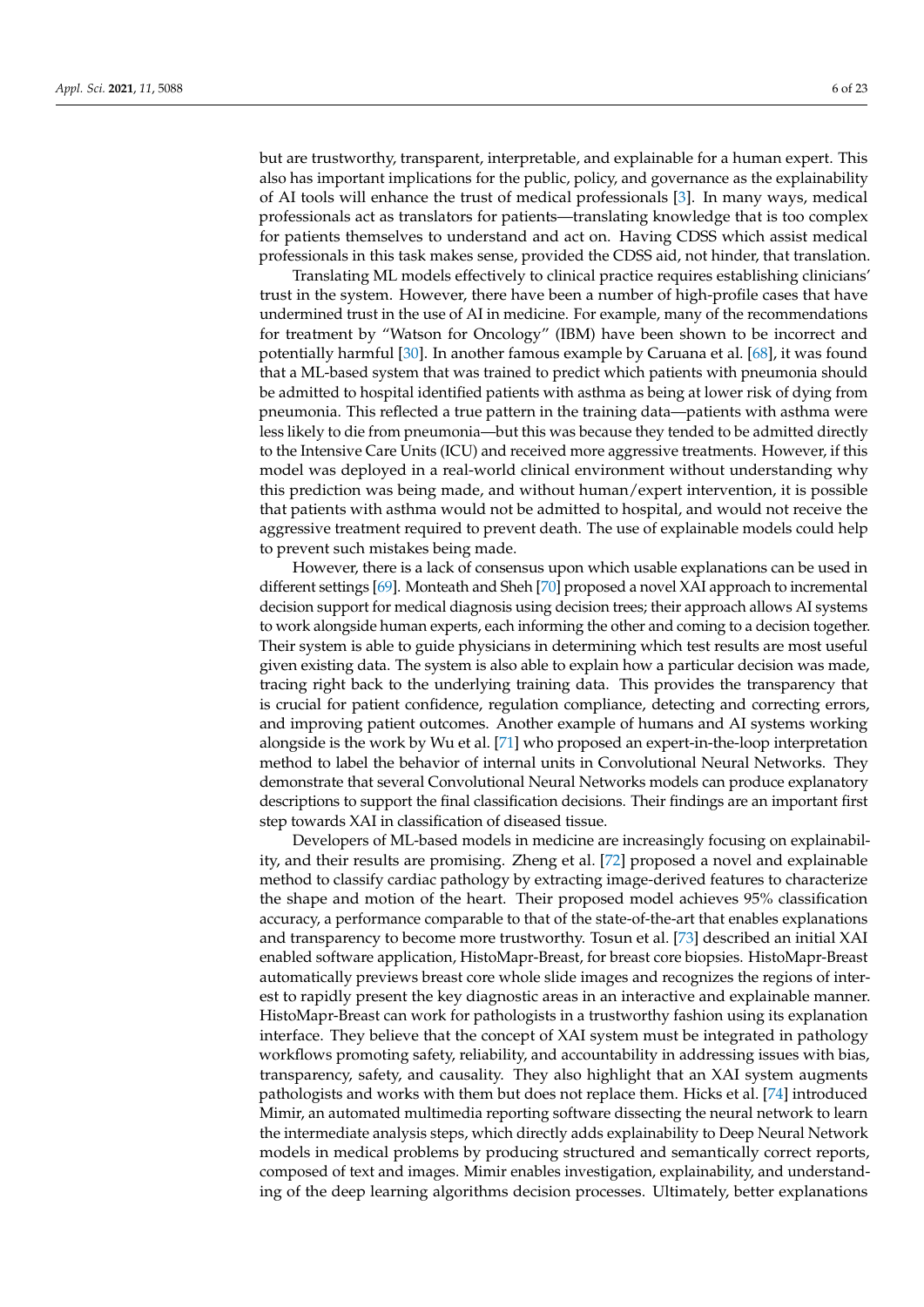will result in patients that understand and trust the reasoning chain, leading to improved confidence, allowing doctors to provide better diagnoses [\[75\]](#page-20-3).

#### *2.4. Types of Explanations*

Techniques can be grouped by scope into those providing global explanations of the entire system and those providing local explanations of single predictions. Global explanations facilitate the understanding of the entire model behavior and reasoning leading to expected outcomes. For local explanations, the reasons for a single prediction are provided to justify why the model made a specific decision for that instance [\[19\]](#page-18-3). Techniques can be grouped by whether they are model agnostic (i.e., they can be applied to any ML algorithm), or model specific (i.e., they can be only applied to a specific ML algorithm) [\[19\]](#page-18-3).

#### 2.4.1. Ante-Hoc Methods

Additionally, techniques can be split into ante-hoc and post hoc explainability methods. Ante-hoc methods are explainable by design or inherently explainable methods, and are also referred to as transparent or white  $box/g$ lass box approaches. These methods, which are model specific by definition, include linear and logistic regression, decision trees, knearest neighbors, fuzzy inference systems, rule-based learners, general additive models, and Bayesian models [\[3,](#page-17-2)[18\]](#page-18-2). However, even for these methods, they can only be considered explainable, transparent, or interpretable up to a point, for example, in high-dimensional scenarios with complex interaction terms or deep decision trees, these methods can become difficult to interpret [\[67\]](#page-19-24).

ML algorithms such as random forests, support vector machines, neural networks (including Deep Neural Networks) are, within practical limits, inherently non-explainable and are typically referred to as "black-box" models [\[3](#page-17-2)[,19](#page-18-3)[,21\]](#page-18-5). Post-hoc methods, which are typically model agnostic, might not explain how black-box models work but they may provide local explanations for a specific decision [\[3,](#page-17-2)[18,](#page-18-2)[46\]](#page-19-3). One way to do this is to build simpler transparent models that provide interpretable approximations of the black-box [\[63\]](#page-19-20).

## 2.4.2. Post-Hoc Methods

Post-hoc methods can be divided into global explanations, for example, the modelagnostic method BETA [\[76\]](#page-20-4) and neural networks specific method GAM [\[77\]](#page-20-5) or local explanations including model-agnostic approaches such as LIME [\[78\]](#page-20-6), SHAP [\[79\]](#page-20-7) and Anchors [\[80\]](#page-20-8). These methods provide feature level explanations by learning an interpretable model that attempts to approximate the behavior of the original model. Global explanations can also be provided by these methods by summarizing local explanations, such as with SHAP summary plots [\[79\]](#page-20-7) or SP-LIME [\[78\]](#page-20-6). CLEAR [\[81\]](#page-20-9) and CERTIFAI [\[82\]](#page-20-10) are both model-agnostic methods that generate local explanations supported by the provision of counterfactual explanations that show examples of inputs that are generated to be close to the original input but for which the model provides a different outcome. Other common methods used for the explanations of DL models include gradient-based attribution methods [\[83\]](#page-20-11), such as integrated gradients [\[84\]](#page-20-12), or DeepLIFT [\[85\]](#page-20-13). Deconvolution [\[86](#page-20-14)[,87\]](#page-20-15), Class Activation Maps, or CAM [\[88\]](#page-20-16), and Grad-CAM [\[89\]](#page-20-17) are techniques to visualize Convolutional Neural Networks. Variations on all these techniques are being developed and apply to different scenarios. Visual explanation techniques are also a means to providing model-agnostic explanations, and a summary of them is presented in the work by [\[18\]](#page-18-2).

There are two main ways of evaluating post-hoc methods: mathematically quantifiable metrics and human-centered evaluations [\[67\]](#page-19-24). However, there is currently no consensus on how to evaluate how interpretable a model is, how correct an explanation is, or how to benchmark methods against each other [\[18,](#page-18-2)[66](#page-19-23)[,67\]](#page-19-24). There is some concern around the reliability of post-hoc explanations [\[63,](#page-19-20)[90\]](#page-20-18). There are also concerns that post-hoc methods could expose the original models to adversarial attacks [\[18\]](#page-18-2) or could lead to the generation of classifiers whose post-hoc explanations could be arbitrarily controlled [\[63\]](#page-19-20). Adversarial attacks can "trick" the ML algorithm and significantly affect its output with slight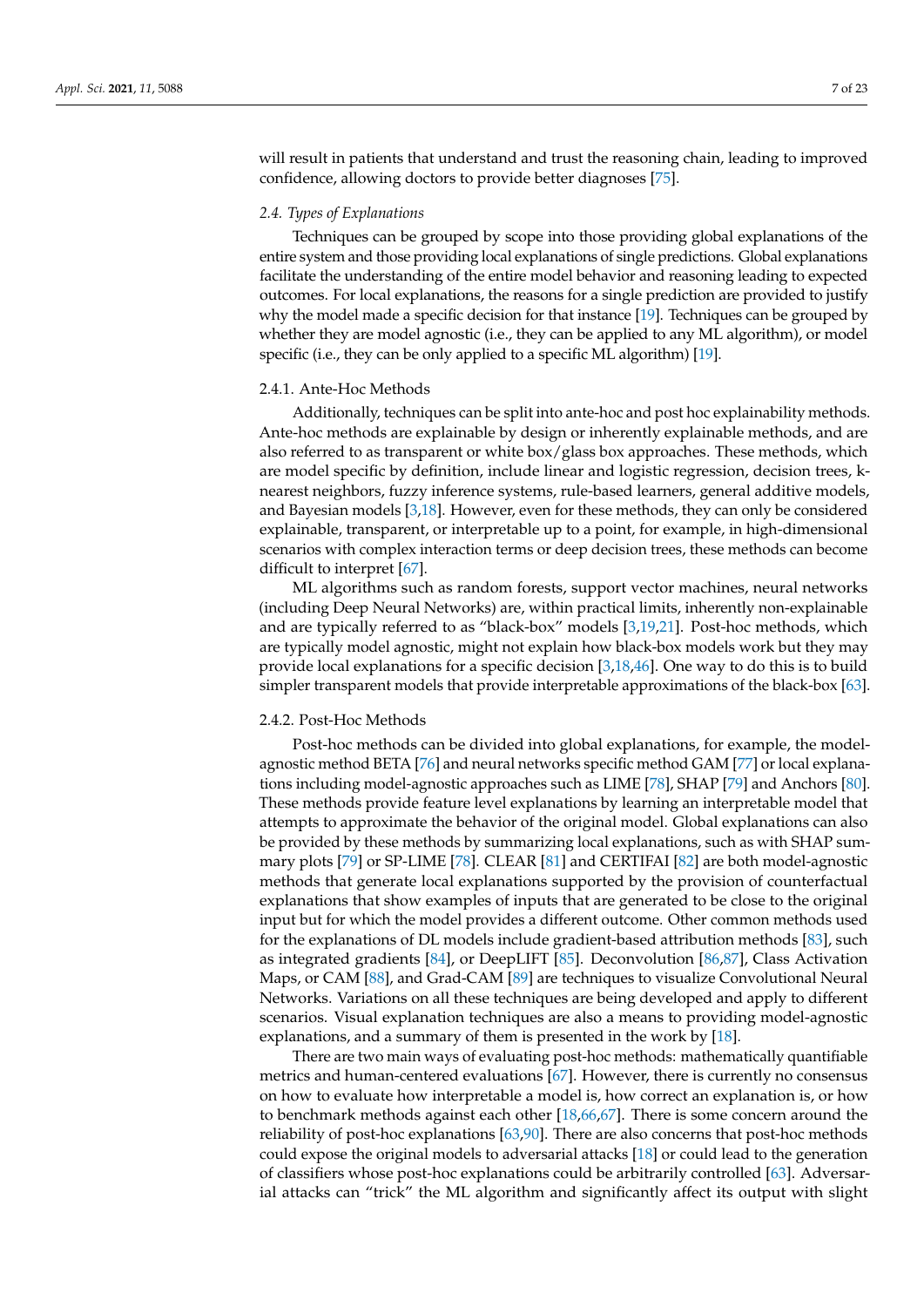changes in the input data. As XAI provides insight into the functionality of the CDSS, it can allow for more effective attacks. Solutions for DL models, SVM models, or even unsupervised ML models have been proposed [\[18\]](#page-18-2). Others have deployed explainable techniques such as SHAP to discriminate between normal and adversarial inputs in Deep Neural Networks [\[91\]](#page-20-19). Techniques such as a "goodness checklist, explanation satisfaction scales, elicitation methods for mental models, computational measures for explainer fidelity, explanation trustworthiness and model reliability" have been suggested as appropriate methods of evaluation [\[18\]](#page-18-2).

## *2.5. Trade-off between Interpretability and Performance*

There is often a perceived trade-off between the performance (predictive accuracy) of a model and explainability [\[3,](#page-17-2)[18,](#page-18-2)[19\]](#page-18-3). The algorithms that currently often perform the best (e.g., deep learning) are the least explainable, creating a demand for explainable models which can achieve high performance [\[18\]](#page-18-2). Simple models are often preferred for their ease of interpretation despite a general trade-off between model performance and explainability that is often assumed [\[68](#page-19-25)[,69\]](#page-19-26). However, linear models, for example, are not strictly more interpretable than, for example, neural networks, especially when high-dimensional or heavily engineered features are used. In these cases, the interpretability or the explainability of the model can be lost [\[46\]](#page-19-3). Likewise, more complex models may not be more accurate.

One could argue that it would not be ethical to apply in clinical practice a model that does not have the best possible performance, as the ultimate goal is to provide the best possible assistance to patients [\[92\]](#page-20-20). Amann et al. [\[93\]](#page-20-21) provided an example comparing advanced laboratory testing and AI-based CDSS, which are similar in terms of the fact that they support clinical decisions and that accuracy is important. In the case of the first, there is some general understanding on behalf of clinicians but not for each result. Some level of understanding for AI-based CDSS is also possible in terms of "the agent view of AI, i.e., what it takes as input, what it does with the environment, and what it produces as output, and (2) explaining the training of the mapping which produces the output by letting it learn from examples, which encompasses unsupervised, supervised, and reinforcement learning" [\[93\]](#page-20-21) and might suffice for certain scenarios. The authors also consider the fact that the first requirement of AI systems in medicine is clinical validation, while explainability is a second aspect. Medical certification comes after the system is compliant with regulatory standards and prediction accuracy is usually the main measurement of clinical validation. However, as perfect performance is not possible, while from a patient perspective there is more trust towards clinicians and less tolerance for "machine" error, explainability is required, making this a difficult dilemma for developers. With the availability of larger datasets there are increasing benefits of using more complex models which allow for more complex functions to be approximated [\[18](#page-18-2)[,46](#page-19-3)[,79\]](#page-20-7) and future developments in XAI may allow for an optimal balance between the explainability and performance of more complex models.

#### *2.6. What Do Clinicians Want?*

The needs of clinicians are critically important for the success of XAI in medicine and extend far beyond better, more accurate, cheaper, or faster decisions. Clinicians are the primary users (if not beneficiaries) of XAI-enabled CDSS and their requirements must be met. Different clinicians will have different views, but all clinicians share a common ground—that of explainability through the eyes of patients [\[69\]](#page-19-26). Bussone et al. [\[75\]](#page-20-3) found that clinicians wanted better explanations from the CDSS to help them interpret the system's confidence, to verify that the clinical disorder fit the CDSS suggestion, to better understand the reasoning chain of the system, and to make different diagnoses in order to help them make an assessment of the reliability of the system's decisions. Tonekaboni et al. [\[69\]](#page-19-26) found that the model's overall accuracy was not sufficient on its own to allow clinicians to make an informed decision, clinicians wanted to know the subset of features driving a prediction to allow them to compare the model decision to their clinical judgment. They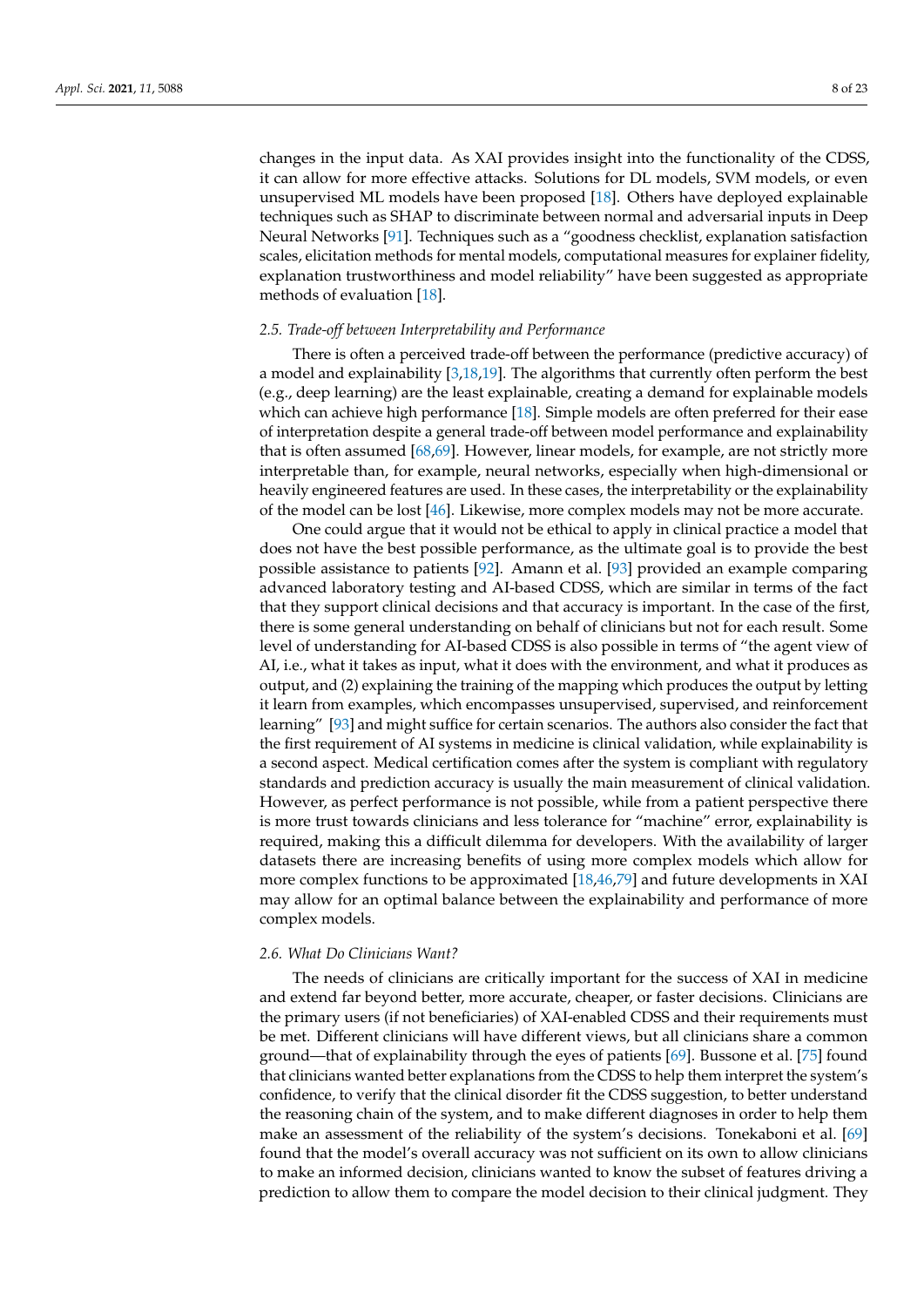explored what makes a model explainable for clinicians through exploratory interviews and found the following:

- Clinicians view explainability as a means of justifying their clinical decision-making (e.g., to patients and colleagues) in the context of a model's decision.
- The implemented system/model needs to provide information about the context within which the model operates and promote awareness of situations where the model may fall short (e.g., model did not use specific history or did not have information around certain aspects of a patient's context). Models that fall short in accuracy were deemed acceptable provided there is clarity around why the model under-performs.
- Familiar metrics such as reliability, specificity, and sensitivity were important for the initial uptake of an AI tool. However, a critical factor for continuing use was whether the tool was repeatedly successful in prognosticating their patient's condition in their personal experience. Real-world application was crucial to developing "a sense of when it's working and when it's limited" which meant "alignment with expectations and clinical presentation".
- Clinical thought processes for acting on predictions of any assistive tool appear to consist of two primary steps following presentation of the model's prediction: (i) understanding and (ii) rationalizing the predictions. Thus, classes of explanations for clinical ML models should be designed with the purpose of facilitating the understanding and rationalization process. Clinicians believe that carefully designed visualization and presentation can facilitate further understanding of the model.
- A well designed explanation should augment or supplement clinical ML systems to (a) recalibrate clinician (stakeholder) trust of model predictions, (b) provide a level of transparency that allows users to validate model outputs with domain knowledge, (c) reliably disseminate model prediction using task specific representations (e.g., confidence scores), and (d) provide parsimonious and actionable steps clinicians can undertake.

## <span id="page-8-0"></span>**3. Materials and Methods**

This review aims to explore the literature surrounding the use of XAI in CDSS by identifying publications that are of interest to the ML/AI and medical communities, the contributions of these publications, and the evidence for findings reported. We conducted a systematic literature review by adapting the guidelines proposed by Kitchenham [\[94\]](#page-20-22). In this review, we followed a structured process that involved the following:

- 1. Specifying research questions
- 2. Conducting searches of specified databases
- 3. Selecting studies by criterion
- 4. Filtering studies by evaluating their pertinence
- 5. Extracting data
- 6. Synthesizing results.

## *3.1. Research Questions*

The research questions that we aim to address are as follows:

- RQ1: What AI-based CDSS have been developed that incorporate XAI?
- RQ2: What aspects/methods of the use of XAI in CDSS have been the focus of the literature?
- RQ3: What benefits have been reported when addressing different aspects of the use of XAI in CDSS?
- RQ4: What open problems, challenges, and needs of explainable CDSS are expressed in literature?

## *3.2. Conducting Searches*

Selecting search terms for a broad and inclusive review of XAI in CDSS proved challenging. Terms that were too general resulted in an unwieldy set of many irrelevant papers, while terms that were too specific were likely to miss relevant studies. After some trial and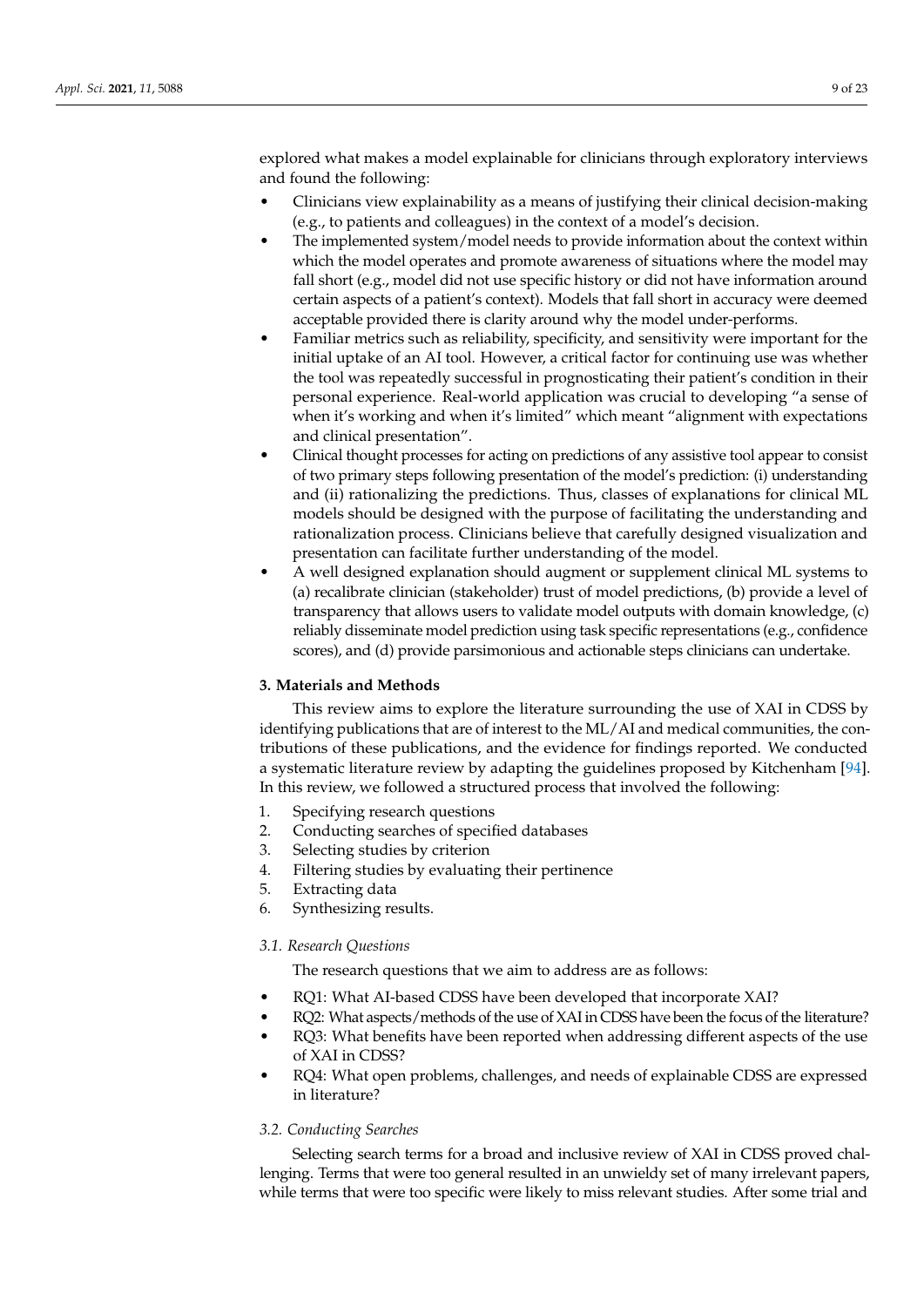error with a range of terms, we performed the following six searches (S1–S6). The search terms were used to search Google Scholar (currently the most comprehensive academic search engine according to recent studies [\[95](#page-20-23)[,96\]](#page-20-24)) on 24 July 2020 and the number of papers returned by each search are shown in brackets after the search terms.

- S1 "clinical decision support system" XAI (35)
- S2 "clinical decision support system" explainable AI (165)
- S3 "clinical decision support system" explainable ML (181)
- S4 CDSS XAI (41)
- S5 CDSS explainable AI (122)
- S6 CDSS explainable ML (124)

The combined output of the six individual searches returned 261 unique publications. The six searches had a minimum of 35 and a maximum of 181 results each, with a total of 668. A ratio of  $n_{unique}/n_{total} = 0.39$  is indicative of a cohesive set of searches that together have a desired degree of internal consistency.

## *3.3. Paper Selection and Filtering*

The next stage was selecting papers that formed the basis of the review. We eliminated papers that were not peer-reviewed conference or journal papers (e.g., theses, dissertations, books, book chapters, pre-prints, or other archived articles and posters) and 10 papers that were not written in English, leaving 132 papers. The search results were then examined by title, abstract, and full-text if deemed necessary to remove papers that were clearly out of scope. For instance, we removed non-medical, legal, or human-factor studies e.g., "Experimental Strategies for Regulating Fintech" and "Human–Agent Interaction for Human Space Exploration". This reduced our set to 121 papers (39 conference and 82 journal).

We then performed a quality check of the remaining papers. We only retained conference papers published by ACM or IEEE, or those listed in the CORE 2020 rankings [\(http://portal.core.edu.au/conf-ranks,](http://portal.core.edu.au/conf-ranks) accessed on 24 July 2020), and journal publications that were listed in the JCR 2018 Impact Factors [\(https://clarivate.com/webofsciencegroup/tag/jcr-2018/,](https://clarivate.com/webofsciencegroup/tag/jcr-2018/) accessed on 24 July 2020). Additionally, npj Digital Medicine and two ACM journals that were not listed in JCR Impact Factors 2018 were also included. After this filtering step, 76 conference and journal publications remained. Three of these were not available on any platform at our disposal, and one additional paper was removed when we discovered that it was a pre-print using an ACM TOIIS template but was not published in the ACM Digital Library.

The remaining 72 papers were divided randomly into three groups and shared between three pairs of authors. Each pair took one group of papers and classified them as either include or exclude based on inclusion criteria. The inclusion criteria was XAI or explainability discussed in relation to CDSS. If CDSS and/or XAI was only mentioned in the introduction or related work section of the paper, the paper was excluded and marked as "related work only". After both authors had independently classified each paper, 16 papers were removed by agreement. At this point, each pair met to reconcile differences. The author pairs disagreed on 23 papers giving a 68% agreement rate on paper inclusion/exclusion. Reconciliation resulted in seven disputed papers being excluded and 16 retained, leaving 33 papers. These papers were published between 2008 and 24 July 2020: one paper was published in 2008, three papers were published in 2018, 13 papers were published in 2019, and 16 papers were published in 2020 (until the 24 July). We see an upward trend in the number of relevant studies published over time which indicated the increased interest in XAI-enabled CDSS.

Finally, we separated the 33 papers into eight literature reviews (24.2%) [\[97–](#page-20-25)[104\]](#page-21-0), nine papers discussing aspects of the use of XAI in CDSS (27.3%) [\[48,](#page-19-5)[105–](#page-21-1)[112\]](#page-21-2), four papers that discussed the implementation of a CDSS without XAI (12.1%) [\[113–](#page-21-3)[116\]](#page-21-4), and 12 papers describing the implementation of a CDSS with (36.4%) XAI [\[117–](#page-21-5)[128\]](#page-22-0) (see Table [1](#page-10-1) for a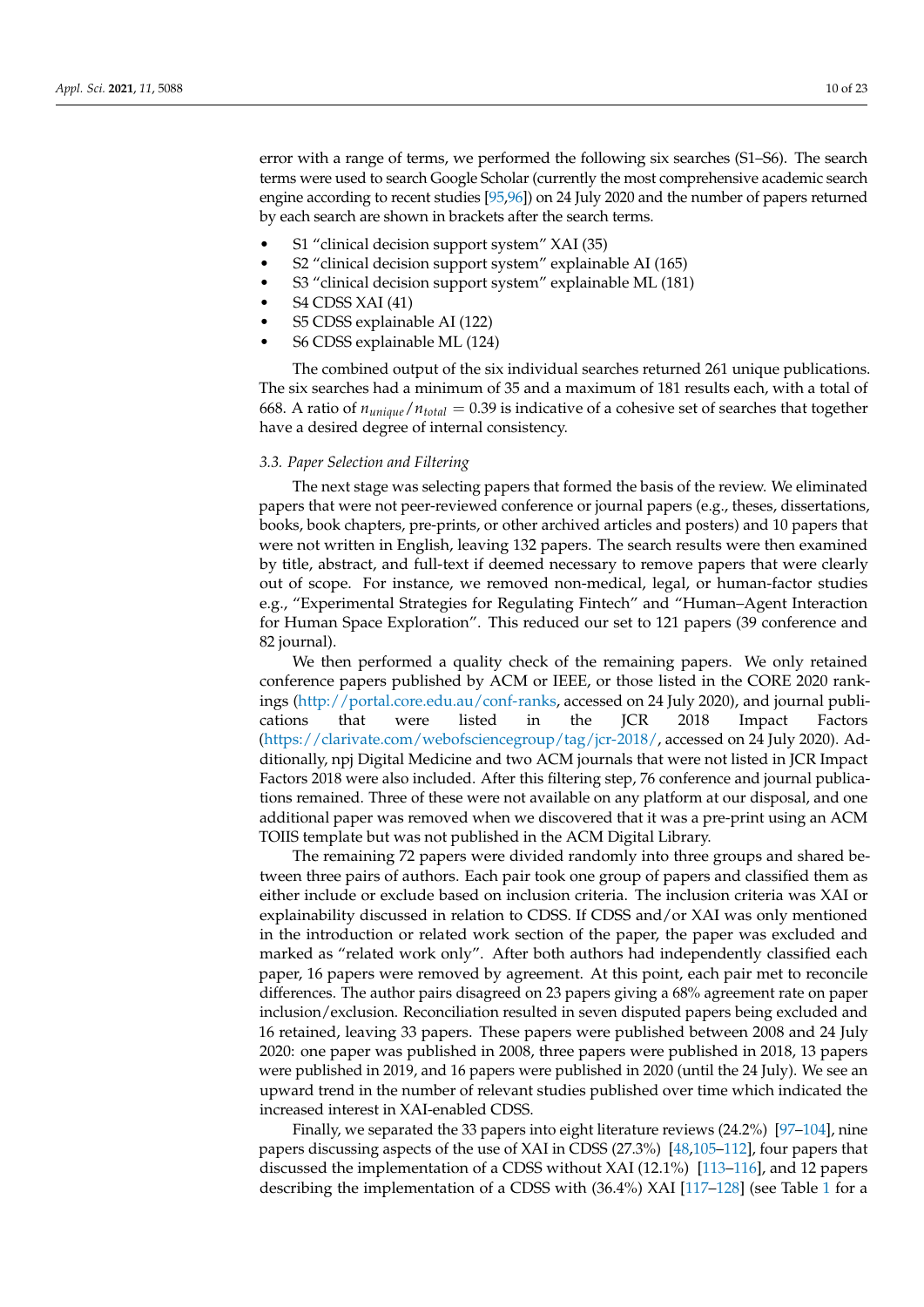high-level overview of these papers, as well as the type of data the described CDSS can process to provide suggestions).

**Table 1.** Twelve publications reporting on CDSS that have implemented XAI.

<span id="page-10-1"></span>

| Paper Subject Area                                 | <b>Main Contribution</b>                                                                                                                                                                                                                                                                                                       | Data Processed |
|----------------------------------------------------|--------------------------------------------------------------------------------------------------------------------------------------------------------------------------------------------------------------------------------------------------------------------------------------------------------------------------------|----------------|
| Sadeghi et al. [117]<br>Sleep quality prediction   | Use of time domain features for transparency and explainability                                                                                                                                                                                                                                                                | Tabular        |
| Wang et al. [118]<br>Intensive care phenotyping    | Used SHAP [79] for attribution, LORE [129] for counterfactual rules and<br>multiobjective evolutionary algorithm based on decomposition (MOEA/D) for<br>sensitivity analysis [130]                                                                                                                                             | Tabular        |
| Lee et al. [119]<br>Alzheimer's Disease (AD)       | Regional abnormalities in the brain space are visualized to create a "regional<br>abnormality map" which is used to interpret regional statuses based on the<br>probability that a region represents later stages of AD progression for a target task,<br>and to draw potential relationships between symptomatic observations | Image          |
| Hu et al. [120]<br>Critically ill influenza        | SHAP [79] is used to illustrate the individual feature-level impacts on the<br>30-day mortality                                                                                                                                                                                                                                | Tabular        |
| Militello et al. [121]<br>Epicardial fat volume    | A user-centred Graphical User Interface (GUI) design is used to allow for safe<br>interaction of the physician as well as for an effective integration into the existing<br>clinical workflow                                                                                                                                  | Image          |
| Blanco et al. [122]<br>Cause of death              | A bidirectional Gated Recurrent Units (GRU) with attention mechanism allows for<br>exploration of how much each fragment of the text contributed in the prediction                                                                                                                                                             | Text           |
| Lamy et al. [123]<br>Antibiotic treatment          | The CDSS uses rainbow boxes [131] a visualization technique that displays all the<br>antibiotics present in the ontology in columns and their properties in colored boxes,<br>using labels and icons                                                                                                                           | Tabular        |
| Tan et al. [124]<br>Breast cancer                  | Implemented a novel method: Complementary Learning Fuzzy Neural<br>Network (CLFNN)                                                                                                                                                                                                                                             | Tabular        |
| El-Sappagh et al. [125]<br>Diabetes                | Implemented a novel Fuzzy Rule-Based Systems (FRBS) for diagnosis                                                                                                                                                                                                                                                              | Tabular        |
| Lamy et al. [126]<br>Breast cancer                 | Implemented a visual case-based reasoning approach for breast<br>cancer management                                                                                                                                                                                                                                             | Tabular        |
| Cai et al. [127]<br>Prostate cancer                | Algorithmic predictions (benign, grade 3, 4, and 5) were displayed as visual<br>overlays on the image                                                                                                                                                                                                                          | Image          |
| Kunapuli et al. [128]<br>Renal mass classification | XAI based on the Relational Functional Gradient Boosting (RFGB), a statistical<br>relational learning method which provides explanations in terms of tumor shape,<br>size, and texture metrics as well as clinical, demographic, and other factors when<br>they are available                                                  | Image          |

## <span id="page-10-0"></span>**4. Results**

## *4.1. RQ1: What AI-Based CDSS Have Been Developed that Incorporates XAI?*

Although AI has achieved notable momentum in medicine since the early 1970s, the use of XAI has only risen notably over the last few years. In AI-based CDSS particularly, XAI did not appear until nearly a decade into the 2000s [\[124\]](#page-22-6). However, given the undeniable need for transparency and explainability in medical practice and the growing use of CDSS leveraging AI, XAI has started to be incorporated in recent AI-based CDSS.

Previous works have evaluated XAI in AI-based CDSS, but only as a secondary aspect [\[99,](#page-21-10)[101,](#page-21-11)[103\]](#page-21-12). However, there is a number of CDSS in literature that have incorporated XAI (Table [1\)](#page-10-1). Image-based CDSS using XAI are common [\[119,](#page-21-7)[121,](#page-21-9)[126](#page-22-8)[–128\]](#page-22-0). Lamy et al. [\[126\]](#page-22-8) present a CDSS for diagnosing breast cancer using visualization methods for XAI. Additionally, a graphical user interface was presented to medical experts for usability and acceptability validation. Kunapuli et al. [\[128\]](#page-22-0) proposed a CDSS for renal mass classification. Their XAI is based on tumor shape, size, and texture metrics as well as clinical, demographic, and other factors when they are available. Militello et al. [\[121\]](#page-21-9)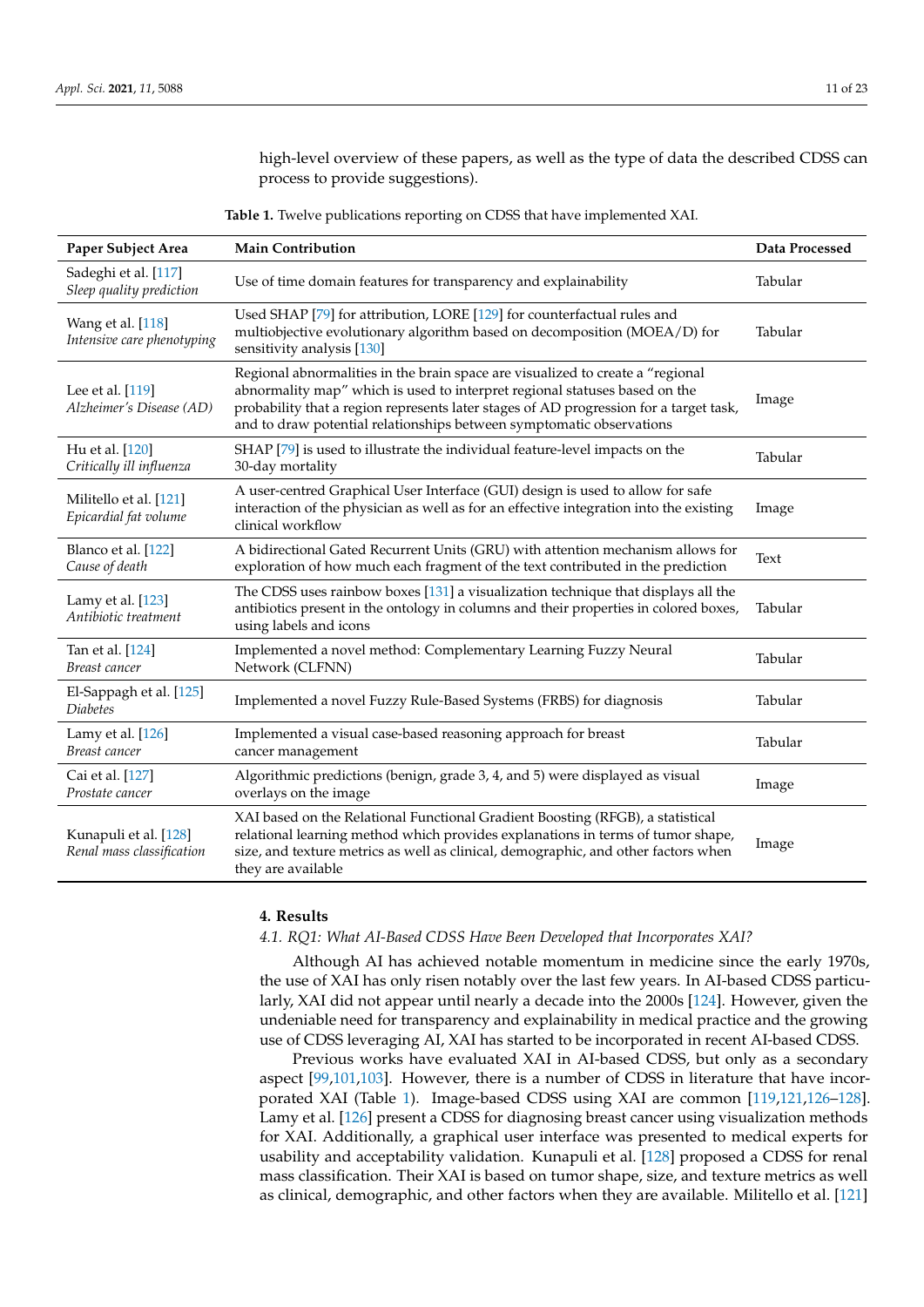proposed a CDSS for epicardial fat volume quantification. This CDSS used visualization representations to provide explanations. They developed a user-centered graphical user interface design, allowing them to optimize the interface for safe interaction with the physician (user experience) as well as for effective integration into the existing clinical workflow. Lee et al. [\[119\]](#page-21-7) proposed a CDSS for magnetic resonance imaging based Alzheimer's disease or mild cognitive impairment diagnosis which presents a "regional abnormality map" to visualize regional abnormalities in the brain space. Cai et al. [\[127\]](#page-22-9) developed a Deep Neural Network based CDSS for prostate cancer that presents its predictions on the image as visual overlays.

Linguistic reasoners [\[118,](#page-21-6)[122,](#page-22-3)[124\]](#page-22-6) and ontology-based CDSS [\[123](#page-22-4)[,125\]](#page-22-7) are the second most common class of CDSS using XAI. Blanco et al. [\[122\]](#page-22-3) present a CDSS to rank the cause of death from verbal autopsy. This CDSS provides interpretable outputs by evaluating the most important words. Tan et al. [\[124\]](#page-22-6) proposed a CDSS based on the Wisconsion diagnostic breast cancer dataset. The authors developed a method to improve the CDSS tractability using human-like reasoning, step-by-step inference, clinical differential diagnosis methodology procedure, explanation capacity, and user-familiar terms to gain user acceptance. Wang et al. [\[118\]](#page-21-6) presented a framework for human-centered, decision-theorydriven XAI building. Visualization methods, data structures, and atomic elements were used to represent explanations in this CDSS. El-Sappagh et al. [\[125\]](#page-22-7) present a CDSS to diagnose diabetes which mimics the medical expert in both knowledge representation and reasoning process. Lamy et al. [\[123\]](#page-22-4) developed a CDSS for antibiotic treatment. They used a graphical user interface (GUI) to identify the recommended antibiotic, and also to explain why it is recommended and preferred over alternatives. This CDSS used a set visualization technique called rainbow boxes for XAI.

We also found a CDSS using physiological signals [\[117\]](#page-21-5) and a feature-based CDSS that incorporated XAI [\[120\]](#page-21-8). Sadeghi et al. [\[117\]](#page-21-5) describe the implementation of a CDSS to predict sleep quality based on physiological signal trends in deep sleep state. Time-domain features were used to make their system transparent and explainable. Hu et al. [\[120\]](#page-21-8) developed a CDSS for predicting mortality in critically ill influenza patients using feature importance to quantify the importance of each variable based on SHAP.

# *4.2. RQ2: What Aspects/Methods of the Use of XAI in CDSS Have Been the Focus of the Literature?*

We classified the CDSS according to three main categories of XAI: algorithmic transparency, explainer generalizability, and explanation granularity. More specifically, we examined whether they implemented a *post-hoc* or *ante-hoc* explainability method, a modelspecific or model-agnostic technique, and whether they provided global or local explanations. The classifications of the CDSS in these categories are presented in Table [2.](#page-12-0)

Almost all studies aimed for the provision of local explanations, for a specific prediction. The work by Hu et al. [\[120\]](#page-21-8) was the only one that focused on global explanations, using a model-agnostic *post-hoc* technique. Most studies implemented a model-specific *ante-hoc* technique that provided local explanations [\[122](#page-22-3)[,124](#page-22-6)[–126,](#page-22-8)[128\]](#page-22-0). One of the studies used a variety of model-agnostic *post-hoc* methods to provide local explanations in the form of feature attribution, counterfactual rules, and sensitivity analysis [\[118\]](#page-21-6). The remaining CDSS implemented model-agnostic *post-hoc* methods for local explanations [\[119,](#page-21-7)[123\]](#page-22-4).

In terms of *post-hoc* explainability, perturbation-based models that use model-agnostic explanations are common in the literature [\[98,](#page-20-26)[99,](#page-21-10)[118](#page-21-6)[,120](#page-21-8)[,127\]](#page-22-9) and have been used in two of the proposed CDSS [\[118,](#page-21-6)[120\]](#page-21-8). An additional system that incorporated *post-hoc* explainability was designed by Lamy et al. [\[123\]](#page-22-4) and provided local explanations of the preference model using rainbow boxes [\[56\]](#page-19-13). Deep Neural Networks, generally a black-box technique, were explained visually with regional abnormality maps in the system proposed by Lee et al. [\[119\]](#page-21-7).

The remaining CDSS were created in an *ante-hoc* explainable manner. Rule-based systems were developed in two studies to provide local explanations, as they were considered closer to human reasoning, and thus more preferable by clinicians [\[124,](#page-22-6)[125\]](#page-22-7). Case-Based Reasoning is an intrinsically explainable method that was used by Lamy et al. [\[126\]](#page-22-8) for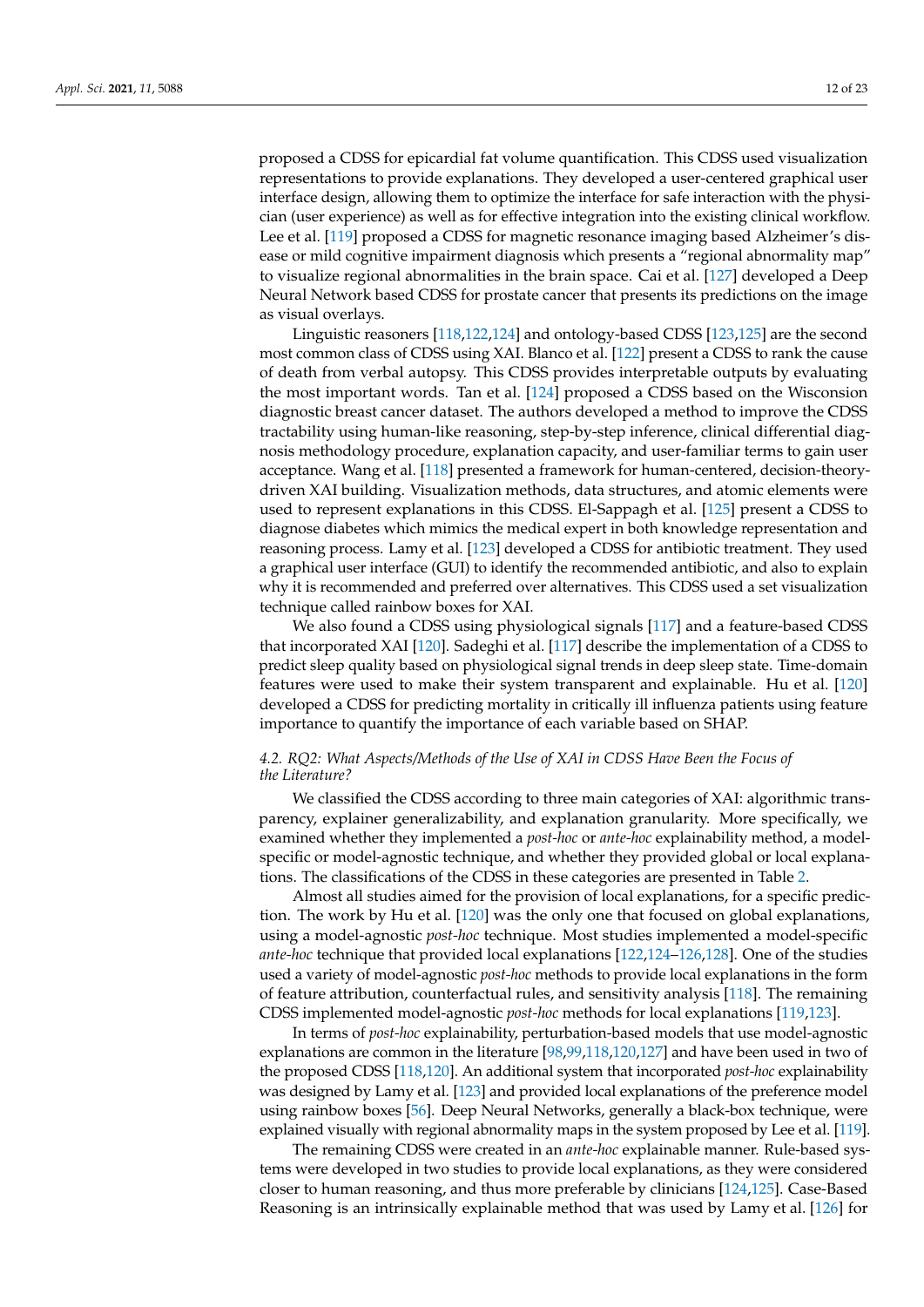their CDSS for breast cancer, which was also supported by visual explanations in the form of rainbow boxes and a polar multidimensional scaling scatter plot. In the study by Blanco et al. [\[122\]](#page-22-3), the CDSS was developed using a bidirectional gated recurrent unit (BiGRU) with attention mechanism, which allowed for the exploration of how much each fragment of the text contributed to a prediction, thus providing local explanations. Kunapuli et al. [\[128\]](#page-22-0) built a CDSS using Relational Functional Gradient Boosting (RFGB), a statistical relational learning method which attributes its explainability to the usage of tree models and the provision of explanations in terms of features of interest.

Most studies used visualization as a key aspect to enhance explainability, either with SHAP plots [\[118](#page-21-6)[,120\]](#page-21-8), regional abnormality maps [\[119\]](#page-21-7), rainbow boxes [\[123,](#page-22-4)[126\]](#page-22-8), or the attention mechanism that highlighted the important words that lead to a prediction [\[122\]](#page-22-3).

Militello et al. [\[121\]](#page-21-9) focused on the use of a user-centered GUI that functions with a semi-automatic strategy, requiring input from the clinicians, and allows for safe interaction. Considering that the focus of this work was on the interface, we did not include this study in Table [2.](#page-12-0) Sadeghi et al. [\[117\]](#page-21-5) proposed a CDSS that used a Random Forest to predict the outcome. The authors stated that the use of time-domain features leads to a transparent and explainable CDSS, but there is not sufficient information towards this claim. For this reason, this study is not included in Table [2.](#page-12-0)

<span id="page-12-0"></span>

| Paper                   | <b>XAI Method</b>                                                                                                                                                                    | Model-Agnostic/Specific | Ante-Hoc/Post-Hoc | Local/Global |
|-------------------------|--------------------------------------------------------------------------------------------------------------------------------------------------------------------------------------|-------------------------|-------------------|--------------|
| Wang et al. [118]       | SHAP [79] for attribution, LORE [129] for<br>counterfactual rules, MOEA/D [130] for<br>sensitivity analysis                                                                          | agnostic                | post-hoc          | local        |
| Lee et al. [119]        | Pre-processing to obtain regions, application of<br>randomised Deep Neural Networks on each<br>region and extraction of regional abnormality<br>representations in the form of a map | specific                | post-hoc          | local        |
| Hu et al. [120]         | SHAP [79] for summary plot and partial<br>dependence plot                                                                                                                            | agnostic                | post-hoc          | global       |
| Blanco et al. [122]     | BiGRU with attention mechanism to show the<br>contribution of each fragment of text to<br>the prediction                                                                             | specific                | ante-hoc          | local        |
| Lamy et al. $[123]$     | Visualised the created preference model using<br>rainbow boxes [131]                                                                                                                 | agnostic                | post-hoc          | local        |
| Tan et al. [124]        | CLFNN, which autonomously generates fuzzy<br>rules to provide human-like reasoning                                                                                                   | specific                | ante-hoc          | local        |
| El-Sappagh et al. [125] | Semantically interpretable FRBS with the<br>integration of semantic ontology-based reasoning                                                                                         | specific                | ante-hoc          | local        |
| Lamy et al. $[126]$     | Visual (using rainbow-boxes [131] and a polar<br>multidimensional scaling scatter plot) case-based<br>reasoning approach                                                             | specific                | ante-hoc          | local        |
| Kunapuli et al. [128]   | RFGB, a statistical relational learning method<br>which uses tree models and provides<br>explanations in terms of features of interest                                               | specific                | ante-hoc          | local        |

**Table 2.** CDSS classified by XAI method.

# <span id="page-12-1"></span>*4.3. RQ3: What Benefits Have Been Reported When Addressing Different Aspects of the Use of XAI in CDSS?*

Several benefits of XAI used in CDSS have been reported. Some researchers presented their XAI-based approaches to doctors or clinicians and collected feedback for usability and acceptability validation. Vorm [\[106\]](#page-21-13) created vignettes of intelligent systems including a hypothetical CDSS and asked participants (graduate human–computer interaction students) to write down any questions that they would want to ask the system to help them determine whether or not to accept or reject the system recommendation. They reported that XAI could provide different information types to make intelligent systems explainable and more acceptable and trustworthy to users. Liao et al. [\[111\]](#page-21-14) developed an XAI question bank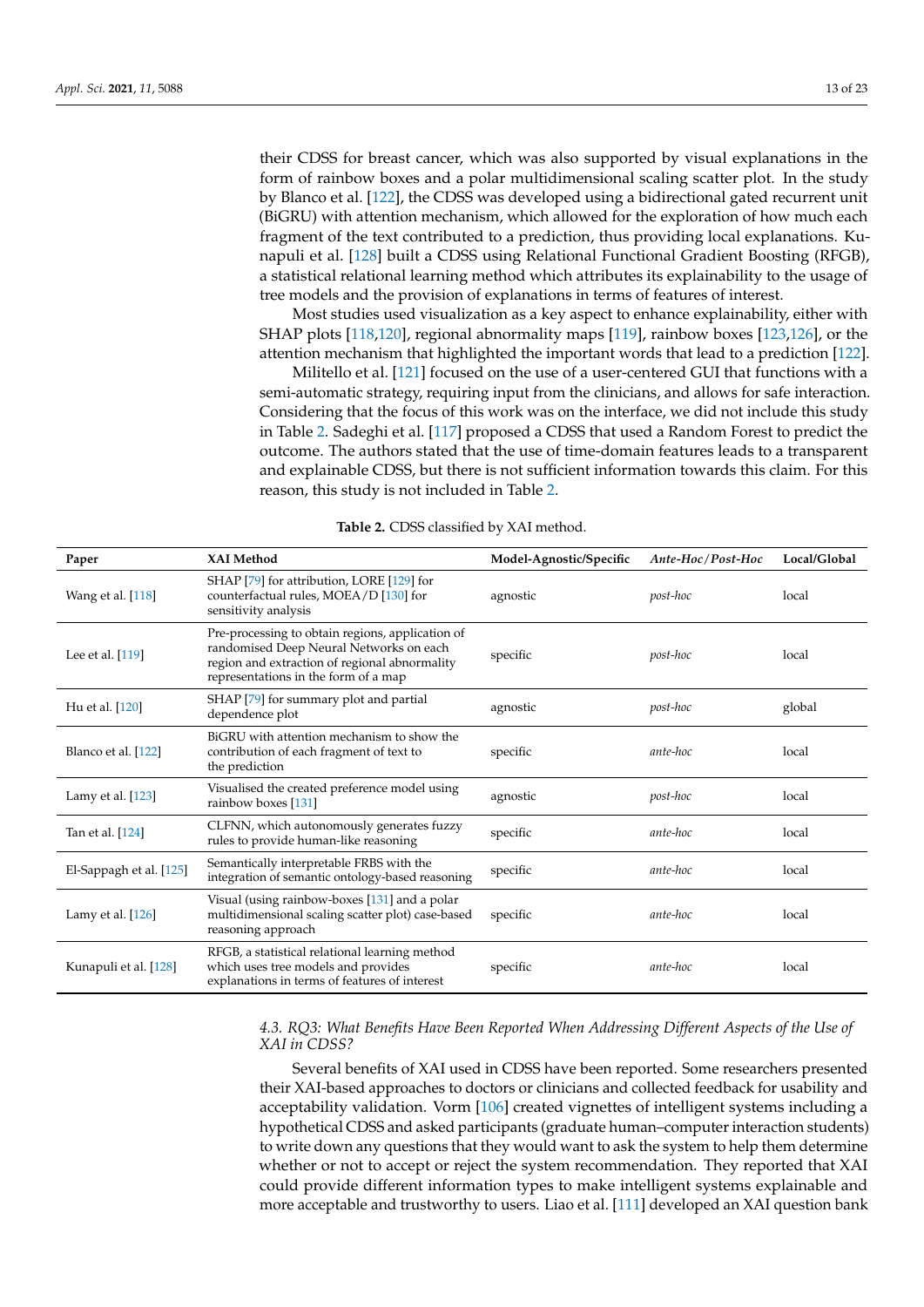to bridge the spaces of user needs for AI explainability and technical capabilities provided by XAI work. They interviewed 20 participants to identify gaps between the current XAI algorithmic work and practices to create explainable AI products. The results showed that XAI could gain further insights or evidence, and thus enhance decision confidence or generate the hypothesis about causality. In some cases, users also believed that the interpretation of AI decisions might alleviate their own decision-making biases. XAI can also adapt usage or interaction behaviors to utilize the AI better [\[111\]](#page-21-14).

Xie et al. [\[116\]](#page-21-4) developed CheXplain that enables physicians to explore and understand AI-enabled chest X-ray analysis. They asked 39 referring physicians and 38 radiologists to summarize how CheXplain changed their understanding of the underlying AI and how such systems can be integrated into their existing workflow. They showed that XAI provides implications for how physicians can explore and understand data-driven, AIenabled medical imaging analysis to assist physicians in the medical decision-making process. Cai et al. [\[127\]](#page-22-9) introduced the critical type of information needs of medical experts to an AI Assistant. They interviewed 21 pathologists to learn about the type of information they desired from the AI assistant. Their findings revealed that users seeking a second opinion compare their information needs to the collaborative mental models they have developed and their compatibility with their diagnostic models. This suggests that AI transparency in collaborative decision making could allow experts to integrate AI assistants into daily practice and gain a richer understanding of the key issues they find.

Lamy et al. [\[126\]](#page-22-8) presented a visual and interpretable case-based reasoning system. The system displays the dimension names and their associated values to explain why similar cases are similar to the query case and on which dimensions and values the similarities are contained. Such a visual interface can explain the reasoning process to the user, the user can consider their own personal knowledge to enrich the reasoning process, and automatic algorithms can better formalize the visual reasoning process. Lamy et al. [\[126\]](#page-22-8) reporting that a visual approach could explain why cases are similar via the visualization of shared patient characteristics. This was useful to medical experts, as the physician needs to be aware of the recommendations and confident in their application and use. They presented their interface to 11 medical experts for usability and acceptability validation, demonstrating that XAI could provide the user with a good indication of the confidence level of their choice [\[126\]](#page-22-8).

Even though some other XAI-based approaches have not yet been tested on users, the benefits of the XAI presented in these works still seem likely to be useful in practice. Kunapuli et al. [\[128\]](#page-22-0) indicated that XAI could support specific rational reasoning processes, enabling CDSS to support their decisions with understandable interpretations to users with/without ML expertise. Wang et al. [\[118\]](#page-21-6) identified that XAI could support different explanation types by articulating how people understand events or observations through explanations and can be leveraged to mitigate decision biases and cognitive biases [\[98](#page-20-26)[,103,](#page-21-12)[112\]](#page-21-2). Moreover, XAI facilities do support specific rational reasoning processes and can be designed to target decision errors. They could help organize explanations, identify gaps to develop new explanations given an unmet reasoning need, and identify appropriate mitigation strategies to select specific XAI facilities [\[118\]](#page-21-6). As discussed in Section [2.2.1,](#page-3-0) in 2016 the European Union passed the GDPR which has been interpreted as a requirement for any decision made based on an algorithm to be explainable to the user [\[106\]](#page-21-13). XAI could help the user understand when to trust a model and why an error may occur [\[97,](#page-20-25)[116\]](#page-21-4). Therefore, XAI can support compliance with the GDPR [\[98](#page-20-26)[,103,](#page-21-12)[106\]](#page-21-13).

Moreover, Hu et al. [\[120\]](#page-21-8) supported that XAI could provide a description of the cumulative importance of domain-specific features, and a visual explanation of their importance would enable the physicians to understand the critical features in the model intuitively. Therefore, explainability of the support system can improve the acceptability of CDSS by clinicians [\[48\]](#page-19-5) increase the chances of the complex AI systems' adoption and clinical feasibility of a novel CDSS [\[105,](#page-21-1)[121\]](#page-21-9). XAI therefore could greatly enhance the effectiveness of decision-support and clinician confidence [\[128\]](#page-22-0) especially when high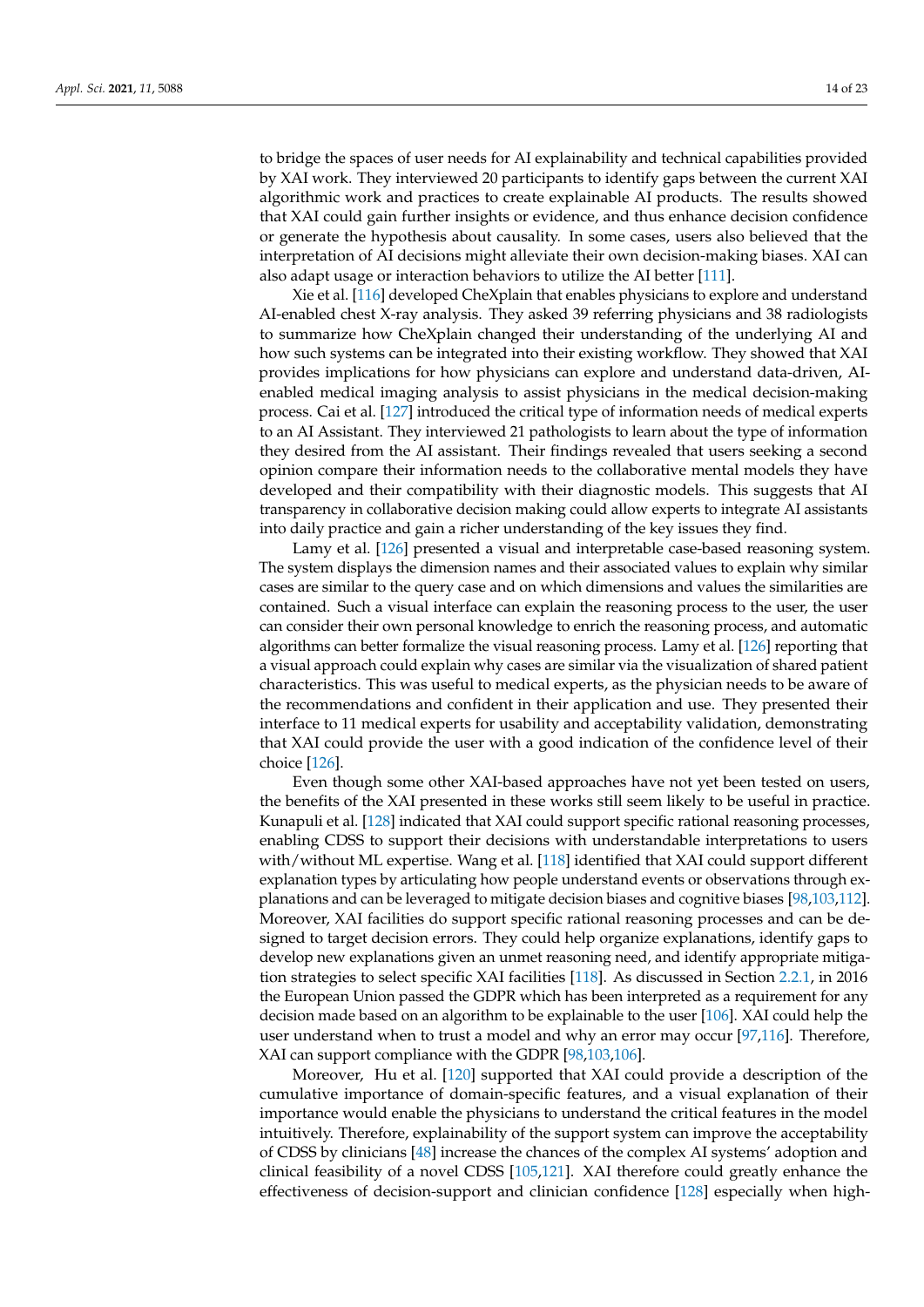stakes decisions are being made [\[127\]](#page-22-9), which is the key factor for the success of the model in the practical use stage [\[122,](#page-22-3)[124\]](#page-22-6).

## *4.4. RQ4: What Open Problems, Challenges, and Needs of Explainable CDSS Are Expressed in Literature?*

The development of XAI-based CDSS still faces a series of challenges. There is no universal definition of explainability [\[48,](#page-19-5)[98\]](#page-20-26) nor a well-recognized equivalence or distinction between "interpretable" and "explainable" ML [\[98\]](#page-20-26). Furthermore, the concept of interpretability is often highly subjective [\[115\]](#page-21-15). Richard et al. [\[48\]](#page-19-5) proposed a definition stating that a transparent classification system should be understandable, use an interpretable type of classifier and learning system, produce traceable results, and use a revisable classifier. Moreover, Wang et al. [\[118\]](#page-21-6) believe that what constitutes a good explanation should draw from social science instead of depending on researchers' intuition, and justification is required for choosing different explanation types or representations. Furthermore, Luz et al. [\[97\]](#page-20-25) argue that a thorough reasoning is required for choosing between transparent and black-box ML algorithms, because post-hoc interpretation methods that develop a mirror model of the original one to add explainability could provide an inaccurate representation of the original model.

In addition, there are some challenges associated with the clinical implementation of XAI-based CDSS. Cai et al. [\[127\]](#page-22-9) interviewed pathologists and found that beyond local interpretations, clinicians also require insights of models' overall properties, for instance, their capacities, limitations, functionality, medical perspectives, characteristics, and design objectives. This information enriches the explainability of CDSS and is desired prior to the adoption of these systems in routine practice. Liao et al. [\[111\]](#page-21-14) interviewed user experience and design practitioners of AI products, finding that users recognized the importance of a comprehensive transparency of the training data, in particular: their limitations; explanations of how to best utilize the output; global interpretation with an appropriate level of detail; and local interpretations; understanding of the changes and adaptation of AI and social explanations. However, it was uncovered that users give low rankings to the explainability needs of the performance and counterfactual explanations. The authors agree with the human–computer interaction community that interdisciplinary cooperation and user-centered approaches to explainability are required to close the gaps between XAI and practices. They also discovered that identifying the motivation of explainability helps to select XAI techniques, foresee their limitations, and fill in the gaps occurring while designing user experiences. XAI needs to be interactive and human-like with customized explanations for different users. User experience of XAI design is challenged by the current availability of XAI techniques and other goals. Additionally, guidance for explainability needs specification and creating explainability solutions are desired. Tan et al. [\[124\]](#page-22-6) argue that a CDSS should have high tractability, which requires human like reasoning, step by step inference, explanation capacity, and user-familiar terms, to gain user acceptance. Moreover, Jin et al. [\[99\]](#page-21-10) reported that there is a lack of evaluation of XAI techniques on glioma imaging due to lack of focus on practical challenges relating to clinical implementation of XAI. As to testing the systems, Lamy et al. [\[126\]](#page-22-8) raised the need to confirm their results on a larger user study, in addition to the lack of user studies for some XAI-based approaches as discussed in Section [4.3](#page-12-1) (RQ3).

## <span id="page-14-0"></span>**5. Discussion**

The massive amounts of data generated and increasing availability of computational resources in healthcare systems make many clinical problems ripe for the development of AI applications. These systems will make diagnosis, treatment, prognostic efforts, followup, and decision-making more straightforward, precise, and efficient. This is aided by the fact that physicians worldwide are becoming more receptive towards, and accepting of, AI solutions [\[12\]](#page-17-11). However, medical experts struggle with the gap between what is output by an ML-based solution and human explanations. To close the gap requires interdisciplinary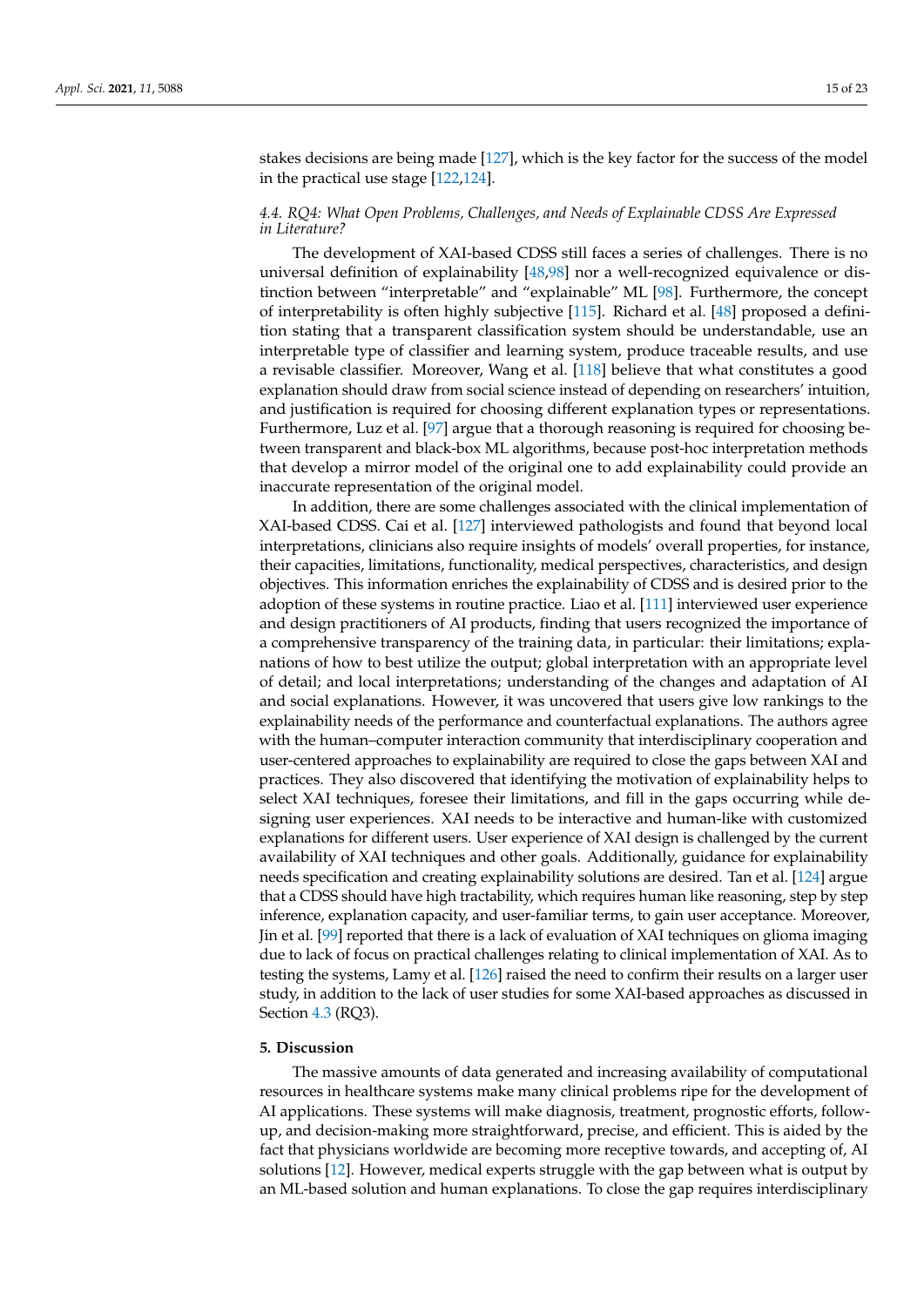work that studies how humans explain, formalizes the patterns in algorithmic forms, and explains outputs in a transparent, easy to interpret manner [\[67\]](#page-19-24).

A rapid advancement of XAI is evident, and the recent study by Linardatos et al. [\[132\]](#page-22-10) has identified four main areas of focus: methods for explaining complex black-box models, methods for creating white-box models, methods that promote fairness and restrict the existence of discrimination, and methods for analyzing sensitivity of model predictions. The authors noticed a significant amount of work on explaining complex black-box models, especially on neural networks [\[132\]](#page-22-10), probably due to the fact that there is great potential in terms of complex analyses and performance. On the other hand, white-box models are described as more challenging to create and, as a result, they seem to have lost their popularity among developers, while despite the progress in methods to promote fairness, the studies that have addressed this issue are also limited.

However, there is an open debate on whether or not XAI in these contexts is necessary and/or worth the substantial overall cost [\[19\]](#page-18-3). Nevertheless, XAI may lead to greater uptake and use of CDSS, and may become a requirement in the future due to societal, regulatory, and ethical pressures [\[18\]](#page-18-2), which could make the difference between success and failure of the system [\[19\]](#page-18-3). In some scenarios, explainability of AI output will be a requirement for the output to be used at all, in particular in high-stakes or high-pressure scenarios [\[3\]](#page-17-2). Currently, most of the decisions made by AI-based CDSS cannot be interpreted in a transparent way potentially limiting the uptake, trust, and usability of these systems in practice [\[20,](#page-18-4)[133\]](#page-22-11). On the other hand, there are some studies supporting that XAI is not always necessary [\[46,](#page-19-3)[134](#page-22-12)[,135\]](#page-22-13). London [\[134\]](#page-22-12) defends the ability to produce results and empirically verify their accuracy as more important than the ability to explain how such results are produced. Baldi [\[135\]](#page-22-13) explains this argument using examples of the lack of explainability of many processes in our daily lives, for example, how cars, computers, cell phones, or even our brains work. Lipton [\[46\]](#page-19-3) argues that the short-term goal of building trust with doctors by developing transparent models might clash with the longer-term goal of improving health care. Note that Sullivan [\[136\]](#page-22-14) states that the opaqueness of models such as deep neural networks is not what is limiting our understanding, but rather the "link uncertainty", meaning the empirical link between the model's features and the phenomenon studied.

Additionally, Bruckert et al. [\[137\]](#page-22-15) shed light on the difficulties that are presented when rendering ML models explainable for healthcare purposes, highlighting that the implementation of such systems requires overlap between different disciplines and professions. The "right" level of explainability required depends on many factors and is context and resource specific [\[138\]](#page-22-16). However, explanations should be at least potentially actionable, parsimonious, and timely [\[69\]](#page-19-26), warranting further research [\[19\]](#page-18-3). Ultimately, it is presumed that explainable CDSS will build trust with clinicians leading to increased adoption of ML-based systems in clinical practice [\[12,](#page-17-11)[21](#page-18-5)[,69](#page-19-26)[,139\]](#page-22-17).

## *Guidelines for Implementing Explainable Models in CDSS: Opportunities, Challenges, and Future Research Needs*

Developing ML-based CDSS is a multidisciplinary process that should include the needs of all stakeholders. This is especially true when incorporating XAI into these systems. Consideration should be given to the designers of the system, the decision-makers using the systems, and those ultimately impacted by the consequences of those decisions [\[18](#page-18-2)[,20\]](#page-18-4). Models should be built in collaboration with input from those with expertise from the fields of social and behavioral science, philosophy, psychology, and cognitive science [\[19](#page-18-3)[,20,](#page-18-4)[64\]](#page-19-21). Although XAI can assist with identifying issues with the data, the problem with unstructured medical data remains a challenge for the development of usable AI-based systems. Angehrn et al. [\[103\]](#page-21-12) discuss the problem and propose solutions that include (a) data exchange between different sources, provided that appropriate safeguards for data privacy are in place; (b) considering the use of data mining techniques to extract crucial clinical information which might have been captured in free text; and (c) a controlled design process that uses AI to develop and collect data during clinical use. Additionally, we might surpass the problem of data availability and heterogeneity by using the least amount of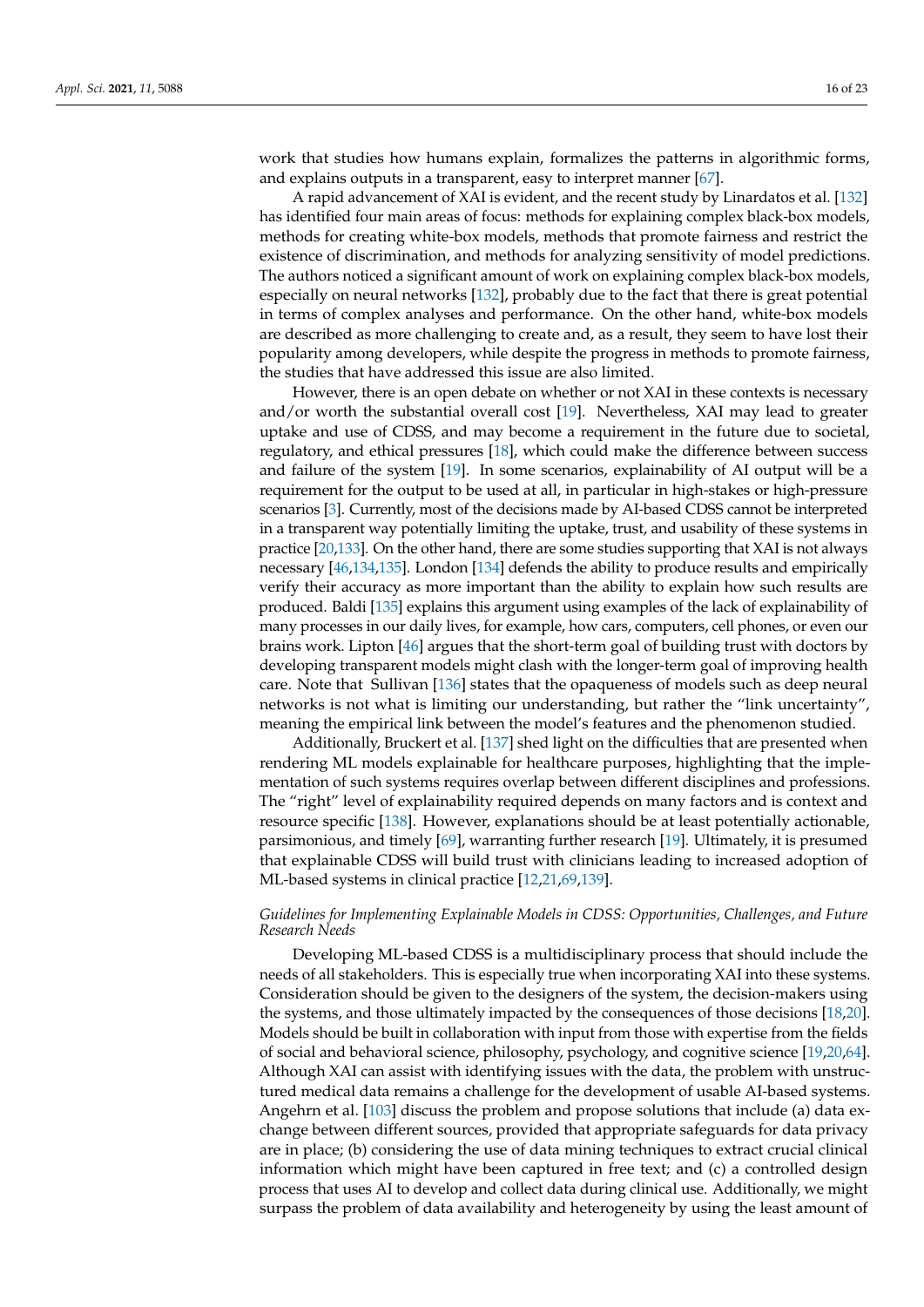data available and the easiest-to-collect information to initiate the development of the system [\[140\]](#page-22-18).

Domain-specific needs must be taken into account including a thorough understanding of the purpose of the system, the performance and interpretability of existing systems, and the level and nature of the explanations that are required [\[18\]](#page-18-2). Additionally, Arrieta et al. [\[18\]](#page-18-2) recommend that those black-box models should be selected only when necessary and, when possible, the use of interpretable or transparent by design algorithms should be prioritized over complex algorithms that require the application of post-hoc XAI techniques. Additionally, ethics, fairness, and safety-related implications, as well as the cognitive skills and limitations of the audience must be considered when deciding what type of explanations should be provided [\[18\]](#page-18-2).

Metrics to evaluate the performance of XAI techniques require further study [\[18\]](#page-18-2). According to Arrieta et al. [\[18\]](#page-18-2), the majority of studies are focused on subjective measurements, for example, user satisfaction, the goodness of an explanation, acceptance, and trust in the system [\[18\]](#page-18-2). Subjective measurements can provide valuable insight into the user's experience, however, there is an overall lack of validated and reliable evaluation metrics. A summary of many quantitative metrics for the evaluation of explainability properties (i.e., clarity, broadness, parsimony, completeness, and soundness) for different explanation types, is presented in the work of Zhou et al. [\[141\]](#page-22-19). They found that some properties (clarity, broadness, and completeness) are still in shortage of appropriate metrics, and so is the class of explanations that are example-based. The authors have also discussed human-grounded experiments for the evaluation of ML-explanations. They conclude their survey by stating that "the evaluation of ML explanations is a multidisciplinary research topic. It is also not possible to define an implementation of evaluation metrics, which can be applied to all explanation methods." Holzinger et al. [\[142\]](#page-22-20) introduced the "System Causability Scale" as means to measure explanation quality. This metric is based on "how useful an explanation is".

Finally, there is a need for more robust user studies [\[66,](#page-19-23)[143\]](#page-22-21). Bussone et al. [\[75\]](#page-20-3) found that giving clinicians a fuller explanation of the facts that led to the system's proposed diagnosis had a positive effect on trust but caused over-reliance issues. On the other hand, less detailed explanations had the opposite effect, as this made participants question the system's reliability and caused self-reliance issues [\[75\]](#page-20-3). Through a case study, Jacobs et al. [\[144\]](#page-22-22) found that incorrect ML recommendations may affect clinicians and lower the accuracy of decisions, while explanations were found insufficient for addressing over-reliance on a model that suggests erroneous decisions. They found that explanation strategies ought to be selected according to the clinicians' prior experience with ML and that those with prior experience perceived a higher utility from the ML recommendations. However, there are very few studies like this that give insight into what clinicians want or need. Similarly, there is little discussion on the impact of XAI on patients from the patients perspective. These are areas that will benefit from future research.

#### <span id="page-16-0"></span>**6. Conclusions**

In order for Clinical Decision Support Systems (CDSS) to be used effectively in practice, they need to be trustworthy, easy to understand, and, most of all, positively augment the human decision-making process. Explainability is a critical component in achieving these goals. Explainability allows developers to identify shortcomings in a system and allows clinicians to be confident in the decisions they make with CDSS assistance. While there are many studies on XAI in medicine, there is a limited number that focus on the context of CDSS. In this review of XAI in CDSS, we focused on the "where" and "how" of XAI use in CDSS, and were able to gauge some realized benefits as well as identify future needs in this area. However, despite some user studies reporting positive views on CDSS, especially in light of explainability, there is still skepticism around their use in practice. A lack of research in general is likely both a symptom and cause of this. A main challenge remains the selection of methods used to present explanations in an informative and efficient—and therefore clinically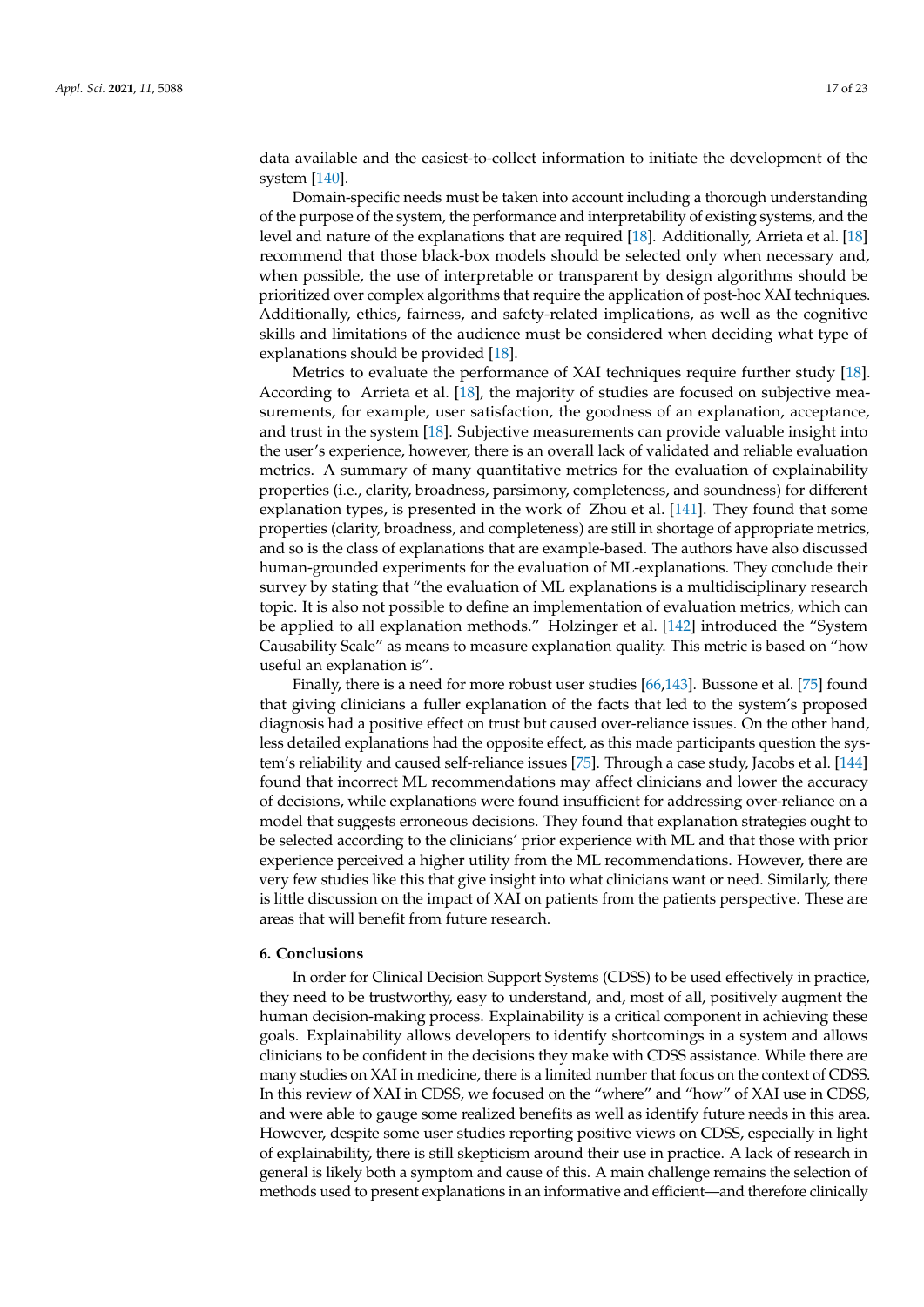useful—manner. Significant work lies ahead in order to integrate useful explainablity into CDSS. Studies focusing on all stages of CDSS development are required to establish more firmly how explainability can be put into useful practice in this important context.

**Author Contributions:** Conceptualization, C.M. (Catherine Mooney) and B.A.B.; methodology, C.M. (Catherine Mooney) and B.A.B.; investigation, A.M.A., Y.D., L.W., C.M. (Claudia Mazo), C.M. (Catherine Mooney), and B.A.B.; data curation, A.M.A., Y.D., L.W., C.M. (Claudia Mazo), C.M. (Catherine Mooney), and B.A.B.; writing—original draft preparation, A.M.A., Y.D., Y.G., L.W., C.M. (Claudia Mazo), C.M. (Catherine Mooney) and B.A.B.; writing—review and editing, A.M.A., Y.D., Y.G., L.W., C.M. (Claudia Mazo), C.M. (Catherine Mooney) and B.A.B.; supervision, C.M. (Catherine Mooney). All authors have read and agreed to the published version of the manuscript.

**Funding:** This publication has emanated from research supported in part by a research grant from Science Foundation Ireland (SFI) under Grant Number 16/RC/3948 and co-funded under the European Regional Development Fund and by FutureNeuro industry partners. This work was conducted with the financial support of the Science Foundation Ireland Centre for Research Training in Digitally-Enhanced Reality (D-REAL) under Grant No. 18/CRT/6224. This project has received funding from Enterprise Ireland (EI) and from the European Union's Horizon 2020 research and innovation programme under the Marie Skłodowska-Curie grant agreement No 713654.

**Institutional Review Board Statement:** Not applicable.

**Informed Consent Statement:** Not applicable.

**Data Availability Statement:** Not applicable.

**Conflicts of Interest:** The authors declare no conflicts of interest.

#### **Abbreviations**

The following abbreviations are used in this manuscript:

| AI          | Artificial Intelligence                  |
|-------------|------------------------------------------|
| МL          | Machine Learning                         |
| <b>CDSS</b> | <b>Clinical Decision Support Systems</b> |
| XAI         | Explainable AI                           |
| <b>GDPR</b> | General Data Protection Regulation       |

#### **References**

- <span id="page-17-0"></span>1. Falcone, P.; Borrelli, F.; Asgari, J.; Tseng, H.E.; Hrovat, D. Predictive active steering control for autonomous vehicle systems. *IEEE Trans. Control Syst. Technol.* **2007**, *15*, 566–580. [\[CrossRef\]](http://doi.org/10.1109/TCST.2007.894653)
- <span id="page-17-1"></span>2. Silver, D.; Huang, A.; Maddison, C.J.; Guez, A.; Sifre, L.; Van Den Driessche, G.; Schrittwieser, J.; Antonoglou, I.; Panneershelvam, V.; Lanctot, M.; et al. Mastering the game of Go with deep neural networks and tree search. *Nature* **2016**, *529*, 484–489. [\[CrossRef\]](http://dx.doi.org/10.1038/nature16961)
- <span id="page-17-2"></span>3. Holzinger, A.; Langs, G.; Denk, H.; Zatloukal, K.; Müller, H. Causability and explainability of artificial intelligence in medicine. *Wiley Interdiscip. Rev. Data Min. Knowl. Discov.* **2019**, *9*, e1312. [\[CrossRef\]](http://dx.doi.org/10.1002/widm.1312)
- <span id="page-17-3"></span>4. LeCun, Y.; Bengio, Y.; Hinton, G. Deep learning. *Nature* **2015**, *521*, 436–444. [\[CrossRef\]](http://dx.doi.org/10.1038/nature14539)
- <span id="page-17-4"></span>5. Marcus, G. Deep learning: A critical appraisal. *arXiv* **2018**, arXiv:1801.00631.
- <span id="page-17-5"></span>6. Goodman, B.; Flaxman, S. European Union regulations on algorithmic decision-making and a "right to explanation". *AI Mag.* **2017**, *38*, 50–57. [\[CrossRef\]](http://dx.doi.org/10.1609/aimag.v38i3.2741)
- <span id="page-17-6"></span>7. Holzinger, A.; Biemann, C.; Pattichis, C.S.; Kell, D.B. What do we need to build explainable AI systems for the medical domain? *arXiv* **2017**, arXiv:1712.09923.
- <span id="page-17-7"></span>8. Birhane, A. Algorithmic injustice: A relational ethics approach. *Patterns* **2021**, *2*, 100205. [\[CrossRef\]](http://dx.doi.org/10.1016/j.patter.2021.100205)
- <span id="page-17-8"></span>9. Li, T.; Wang, S.; Lillis, D.; Yang, Z. Combining Machine Learning and Logical Reasoning to Improve Requirements Traceability Recovery. *Appl. Sci.* **2020**, *10*, 7253. [\[CrossRef\]](http://dx.doi.org/10.3390/app10207253)
- <span id="page-17-9"></span>10. Becker, B.A. Artificial Intelligence in Education: What is it, Where is it Now, Where is it Going? In *Ireland's Yearbook of Education 2017–2018*; Mooney, B., Ed.; Education Matters: Dublin, Ireland, 2017; Volume 1, pp. 42–48. ISBN 978-0-9956987-1-0.
- <span id="page-17-10"></span>11. Du, X.; Hargreaves, C.; Sheppard, J.; Anda, F.; Sayakkara, A.; Le-Khac, N.A.; Scanlon, M. SoK: Exploring the State of the Art and the Future Potential of Artificial Intelligence in Digital Forensic Investigation. In Proceedings of the 13th International Workshop on Digital Forensics (WSDF) and 15th International Conference on Availability, Reliability and Security (ARES'20), Virtually, 25–28 August 2020; ACM: New York, NY, USA, 2020.
- <span id="page-17-11"></span>12. Topol, E.J. High-performance medicine: The convergence of human and artificial intelligence. *Nat. Med.* **2019**, *25*, 44–56. [\[CrossRef\]](http://dx.doi.org/10.1038/s41591-018-0300-7) [\[PubMed\]](http://www.ncbi.nlm.nih.gov/pubmed/30617339)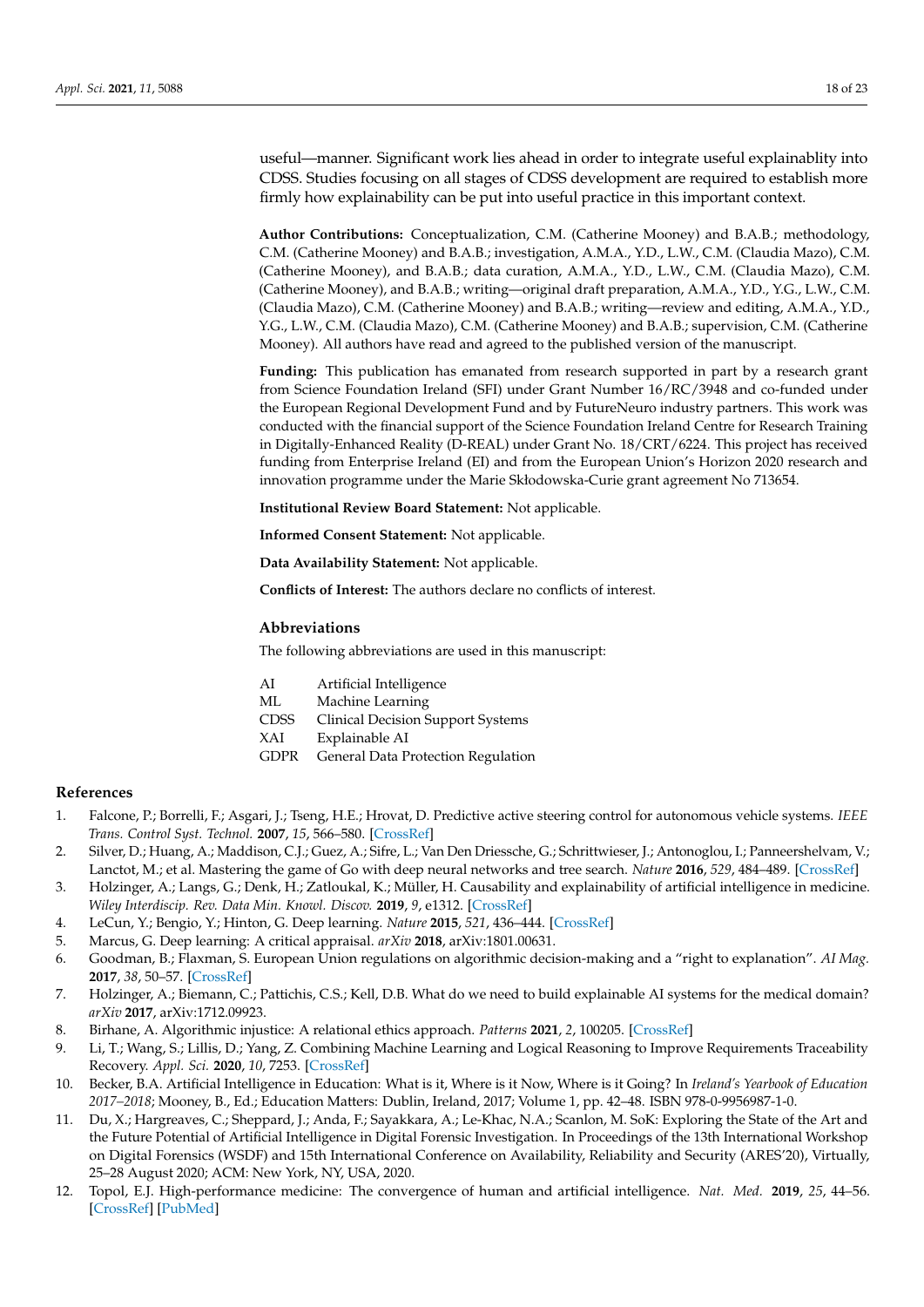- <span id="page-18-0"></span>13. Hwang, E.J.; Park, S.; Jin, K.N.; Im Kim, J.; Choi, S.Y.; Lee, J.H.; Goo, J.M.; Aum, J.; Yim, J.J.; Cohen, J.G.; et al. Development and validation of a deep learning–based automated detection algorithm for major thoracic diseases on chest radiographs. *JAMA Netw. Open* **2019**, *2*, e191095. [\[CrossRef\]](http://dx.doi.org/10.1001/jamanetworkopen.2019.1095)
- 14. Geras, K.J.; Wolfson, S.; Shen, Y.; Wu, N.; Kim, S.; Kim, E.; Heacock, L.; Parikh, U.; Moy, L.; Cho, K. High-resolution breast cancer screening with multi-view deep convolutional neural networks. *arXiv* **2017**, arXiv:1703.07047.
- 15. Chilamkurthy, S.; Ghosh, R.; Tanamala, S.; Biviji, M.; Campeau, N.G.; Venugopal, V.K.; Mahajan, V.; Rao, P.; Warier, P. Deep learning algorithms for detection of critical findings in head CT scans: A retrospective study. *Lancet* **2018**, *392*, 2388–2396. [\[CrossRef\]](http://dx.doi.org/10.1016/S0140-6736(18)31645-3)
- 16. Burbidge, R.; Trotter, M.; Buxton, B.; Holden, S. Drug design by machine learning: Support vector machines for pharmaceutical data analysis. *Comput. Chem.* **2001**, *26*, 5–14. [\[CrossRef\]](http://dx.doi.org/10.1016/S0097-8485(01)00094-8)
- <span id="page-18-1"></span>17. Kourou, K.; Exarchos, T.P.; Exarchos, K.P.; Karamouzis, M.V.; Fotiadis, D.I. Machine learning applications in cancer prognosis and prediction. *Comput. Struct. Biotechnol. J.* **2015**, *13*, 8–17. [\[CrossRef\]](http://dx.doi.org/10.1016/j.csbj.2014.11.005)
- <span id="page-18-2"></span>18. Arrieta, A.B.; Díaz-Rodríguez, N.; Del Ser, J.; Bennetot, A.; Tabik, S.; Barbado, A.; García, S.; Gil-López, S.; Molina, D.; Benjamins, R.; et al. Explainable Artificial Intelligence (XAI): Concepts, taxonomies, opportunities and challenges toward responsible AI. *Inf. Fusion* **2020**, *58*, 82–115. [\[CrossRef\]](http://dx.doi.org/10.1016/j.inffus.2019.12.012)
- <span id="page-18-3"></span>19. Adadi, A.; Berrada, M. Peeking inside the black-box: A survey on Explainable Artificial Intelligence (XAI). *IEEE Access* **2018**, *6*, 52138–52160. [\[CrossRef\]](http://dx.doi.org/10.1109/ACCESS.2018.2870052)
- <span id="page-18-4"></span>20. Vellido, A. The importance of interpretability and visualization in machine learning for applications in medicine and health care. *Neural Comput. Appl.* **2019**, *32*, 18069–18083. [\[CrossRef\]](http://dx.doi.org/10.1007/s00521-019-04051-w)
- <span id="page-18-5"></span>21. Gilpin, L.H.; Bau, D.; Yuan, B.Z.; Bajwa, A.; Specter, M.; Kagal, L. Explaining explanations: An overview of interpretability of machine learning. In Proceedings of the 2018 IEEE 5th International Conference on Data Science and Advanced Analytics (DSAA), Turin, Italy, 1–3 October 2018; pp. 80–89.
- <span id="page-18-6"></span>22. Osheroff, J.A.; Teich, J.M.; Middleton, B.; Steen, E.B.; Wright, A.; Detmer, D.E. A roadmap for national action on clinical decision support. *J. Am. Med. Inform. Assoc.* **2007**, *14*, 141–145. [\[CrossRef\]](http://dx.doi.org/10.1197/jamia.M2334)
- <span id="page-18-7"></span>23. Coiera, E. Clinical decision support systems. *Guide Health Inform.* **2003**, *2*, 331–345.
- 24. Shahsavarani, A.M.; Azad Marz Abadi, E.; Hakimi Kalkhoran, M.; Jafari, S.; Qaranli, S. Clinical decision support systems (CDSSs): State of the art review of literature. *Int. J. Med. Rev.* **2015**, *2*, 299–308.
- <span id="page-18-8"></span>25. Sutton, R.T.; Pincock, D.; Baumgart, D.C.; Sadowski, D.C.; Fedorak, R.N.; Kroeker, K.I. An overview of clinical decision support systems: Benefits, risks, and strategies for success. *NPJ Digit. Med.* **2020**, *3*, 17. [\[CrossRef\]](http://dx.doi.org/10.1038/s41746-020-0221-y)
- <span id="page-18-9"></span>26. Belard, A.; Buchman, T.; Forsberg, J.; Potter, B.K.; Dente, C.J.; Kirk, A.; Elster, E. Precision diagnosis: A view of the clinical decision support systems (CDSS) landscape through the lens of critical care. *J. Clin. Monit. Comput.* **2017**, *31*, 261–271. [\[CrossRef\]](http://dx.doi.org/10.1007/s10877-016-9849-1)
- <span id="page-18-10"></span>27. Abbasi, M.; Kashiyarndi, S. *Clinical Decision Support Systems: A Discussion on Different Methodologies Used in Health Care*; Marlaedalen University Sweden: Västerås, Sweden, 2006.
- <span id="page-18-11"></span>28. Obermeyer, Z.; Emanuel, E.J. Predicting the future—Big data, machine learning, and clinical medicine. *N. Engl. J. Med.* **2016**, *375*, 1216–1219. [\[CrossRef\]](http://dx.doi.org/10.1056/NEJMp1606181) [\[PubMed\]](http://www.ncbi.nlm.nih.gov/pubmed/27682033)
- <span id="page-18-12"></span>29. IBM Watson Health. Available online: <https://www.ibm.com/watson-health> (accessed on 25 April 2021).
- <span id="page-18-13"></span>30. Strickland, E. IBM Watson, heal thyself: How IBM overpromised and underdelivered on AI health care. *IEEE Spectr.* **2019**, *56*, 24–31. [\[CrossRef\]](http://dx.doi.org/10.1109/MSPEC.2019.8678513)
- <span id="page-18-14"></span>31. ClinicalPath. Available online: <https://www.elsevier.com/solutions/clinicalpath> (accessed on 25 April 2021).
- <span id="page-18-15"></span>32. ClinicalKey. Available online: <https://www.clinicalkey.com> (accessed on 25 April 2021).
- <span id="page-18-16"></span>33. Symptomate. Available online: <https://symptomate.com/> (accessed on 25 April 2021).
- <span id="page-18-17"></span>34. Hanover Project. Available online: <https://www.microsoft.com/en-us/research/project/project-hanover/> (accessed on 25 April 2021).
- <span id="page-18-18"></span>35. Schaaf, J.; Sedlmayr, M.; Schaefer, J.; Storf, H. Diagnosis of Rare Diseases: A scoping review of clinical decision support systems. *Orphanet J. Rare Dis.* **2020**, *15*, 1–14. [\[CrossRef\]](http://dx.doi.org/10.1186/s13023-020-01536-z)
- <span id="page-18-19"></span>36. Walsh, S.; de Jong, E.E.; van Timmeren, J.E.; Ibrahim, A.; Compter, I.; Peerlings, J.; Sanduleanu, S.; Refaee, T.; Keek, S.; Larue, R.T.; et al. Decision Support Systems in Oncology. *JCO Clin. Cancer Inform.* **2019**, *3*, 1–9. [\[CrossRef\]](http://dx.doi.org/10.1200/CCI.18.00001) [\[PubMed\]](http://www.ncbi.nlm.nih.gov/pubmed/30730766)
- <span id="page-18-20"></span>37. Mazo, C.; Kearns, C.; Mooney, C.; Gallagher, W.M. Clinical decision support systems in breast cancer: A systematic review. *Cancers* **2020**, *12*, 369. [\[CrossRef\]](http://dx.doi.org/10.3390/cancers12020369) [\[PubMed\]](http://www.ncbi.nlm.nih.gov/pubmed/32041094)
- <span id="page-18-21"></span>38. Velickovski, F.; Ceccaroni, L.; Roca, J.; Burgos, F.; Galdiz, J.B.; Marina, N.; Lluch-Ariet, M. Clinical Decision Support Systems (CDSS) for preventive management of COPD patients. *J. Transl. Med.* **2014**, *12*. [\[CrossRef\]](http://dx.doi.org/10.1186/1479-5876-12-S2-S9) [\[PubMed\]](http://www.ncbi.nlm.nih.gov/pubmed/25471545)
- <span id="page-18-22"></span>39. Durieux, P.; Nizard, R.; Ravaud, P.; Mounier, N.; Lepage, E. A Clinical Decision Support System for Prevention of Venous Thromboembolism Effect on Physician Behavior. *JAMA* **2000**, *283*, 2816–2821. [\[CrossRef\]](http://dx.doi.org/10.1001/jama.283.21.2816)
- <span id="page-18-23"></span>40. Lakshmanaprabu, S.; Mohanty, S.N.; Sheeba, R.S.; Krishnamoorthy, S.; Uthayakumar, J.; Shankar, K. Online clinical decision support system using optimal deep neural networks. *Appl. Soft Comput.* **2019**, *81*, 105487. [\[CrossRef\]](http://dx.doi.org/10.1016/j.asoc.2019.105487)
- <span id="page-18-24"></span>41. Mattila, J.; Koikkalainen, J.; Virkki, A.; van Gils, M.; Lötjönen, J. Design and Application of a Generic Clinical Decision Support System for Multiscale Data. *IEEE Trans. Biomed. Eng.* **2012**, *59*, 234–240. [\[CrossRef\]](http://dx.doi.org/10.1109/TBME.2011.2170986)
- <span id="page-18-25"></span>42. Sim, L.L.W.; Ban, K.H.K.; Tan, T.W.; Sethi, S.K.; Loh, T.P. Development of a clinical decision support system for diabetes care: A pilot study. *PLoS ONE* **2017**, *12*, e0173021. [\[CrossRef\]](http://dx.doi.org/10.1371/journal.pone.0173021)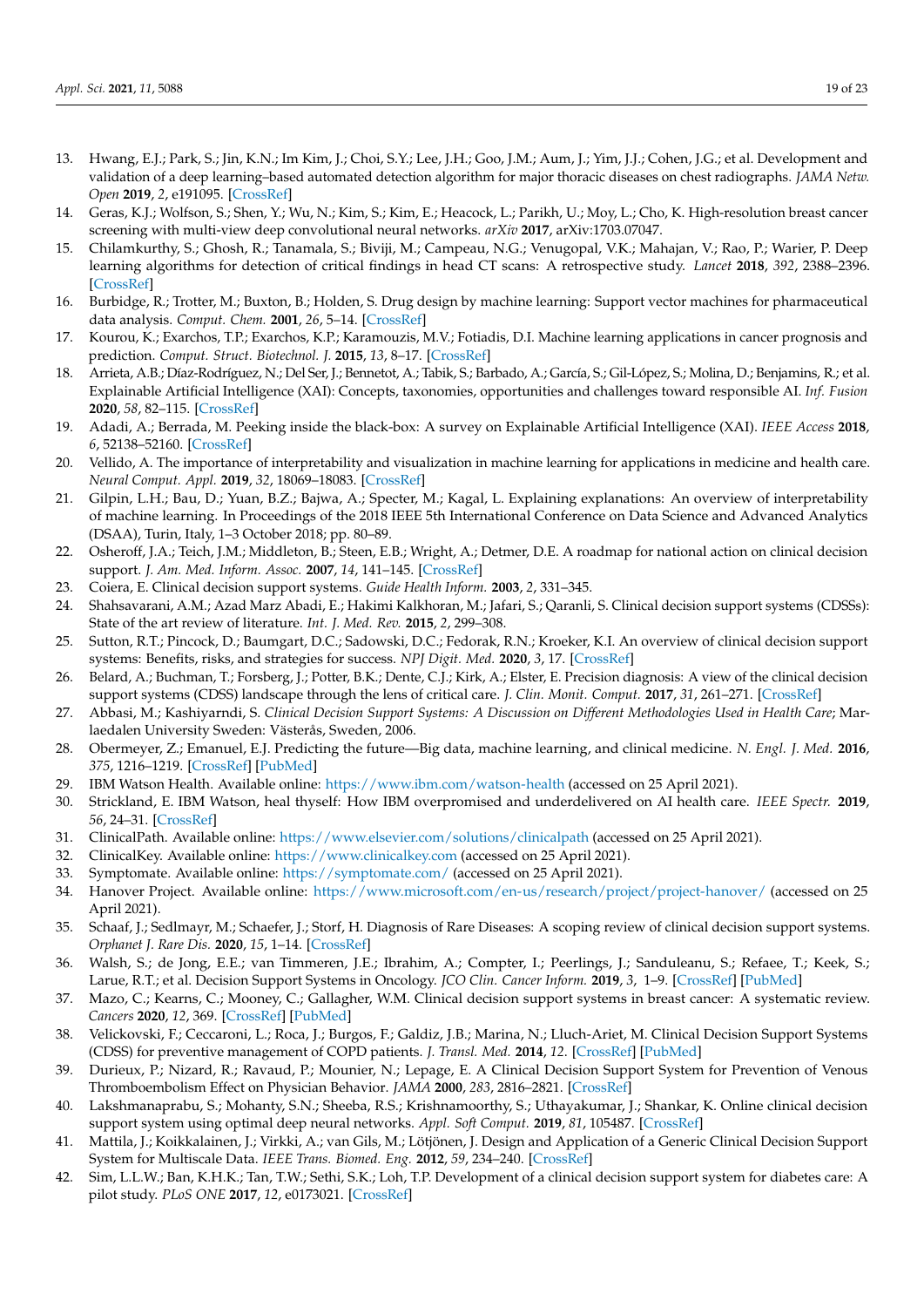- <span id="page-19-0"></span>43. Anooj, P. Clinical decision support system: Risk level prediction of heart disease using weighted fuzzy rules. *J. King Saud Univ. Comput. Inf. Sci.* **2012**, *24*, 27–40. [\[CrossRef\]](http://dx.doi.org/10.1016/j.jksuci.2011.09.002)
- <span id="page-19-1"></span>44. Prahl, A.; Van Swol, L. Out with the Humans, in with the Machines?: Investigating the Behavioral and Psychological Effects of Replacing Human Advisors with a Machine. *Hum.-Mach. Commun.* **2021**, *2*, 11.
- <span id="page-19-2"></span>45. Van Lent, M.; Fisher, W.; Mancuso, M. An explainable artificial intelligence system for small-unit tactical behavior. In Proceedings of the National Conference on Artificial Intelligence, San Jose, CA, USA, 25–29 July 2004; pp. 900–907.
- <span id="page-19-3"></span>46. Lipton, Z.C. The mythos of model interpretability. *Queue* **2018**, *16*, 31–57. [\[CrossRef\]](http://dx.doi.org/10.1145/3236386.3241340)
- <span id="page-19-4"></span>47. Bhatt, U.; Xiang, A.; Sharma, S.; Weller, A.; Taly, A.; Jia, Y.; Ghosh, J.; Puri, R.; Moura, J.M.; Eckersley, P. Explainable machine learning in deployment. In Proceedings of the 2020 Conference on Fairness, Accountability, and Transparency, Barcelona, Spain, 27–30 January 2020; pp. 648–657.
- <span id="page-19-5"></span>48. Richard, A.; Mayag, B.; Talbot, F.; Tsoukias, A.; Meinard, Y. Transparency of Classification Systems for Clinical Decision Support. In *Information Processing and Management of Uncertainty in Knowledge-Based Systems*; Communications in Computer and Information Science (CCIS); Springer: Cham, Switzerland, 2020; Volume 1239, pp. 99–113. [\[CrossRef\]](http://dx.doi.org/10.1007/978-3-030-50153-2_8)
- <span id="page-19-6"></span>49. Bhatt, U.; Andrus, M.; Weller, A.; Xiang, A. Machine learning explainability for external stakeholders. *arXiv* **2020**, arXiv:2007.05408.
- <span id="page-19-7"></span>50. Guidotti, R.; Monreale, A.; Ruggieri, S.; Turini, F.; Giannotti, F.; Pedreschi, D. A survey of methods for explaining black box models. *ACM Comput. Surv. (CSUR)* **2018**, *51*, 1–42. [\[CrossRef\]](http://dx.doi.org/10.1145/3236009)
- <span id="page-19-8"></span>51. Angwin, J.; Larson, J.; Mattu, S.; Kirchner, L. Machine bias. *ProPublica May* **2016**, *23*, 139–159.
- <span id="page-19-9"></span>52. Dressel, J.; Farid, H. The accuracy, fairness, and limits of predicting recidivism. *Sci. Adv.* **2018**, *4*, eaao5580. [\[CrossRef\]](http://dx.doi.org/10.1126/sciadv.aao5580)
- <span id="page-19-10"></span>53. Richardson, R.; Schultz, J.M.; Crawford, K. Dirty data, bad predictions: How civil rights violations impact police data, predictive policing systems, and justice. *NYUL Rev. Online* **2019**, *94*, 15.
- <span id="page-19-11"></span>54. Introna, L.D.; Nissenbaum, H. Shaping the Web: Why the politics of search engines matters. *Inf. Soc.* **2000**, *16*, 169–185.
- <span id="page-19-12"></span>55. Ifeoma, A. The Auditing Imperative for Automated Hiring (15 March 2019). 34 Harv. J.L. & Tech. (forthcoming 2021). Available online: <https://ssrn.com/abstract=3437631> (accessed on 24 July 2020).
- <span id="page-19-13"></span>56. Lambrecht, A.; Tucker, C. Algorithmic bias? an empirical study of apparent gender-based discrimination in the display of stem career ads. *Manag. Sci.* **2019**, *65*, 2966–2981. [\[CrossRef\]](http://dx.doi.org/10.1287/mnsc.2018.3093)
- <span id="page-19-14"></span>57. Imana, B.; Korolova, A.; Heidemann, J. Auditing for Discrimination in Algorithms Delivering Job Ads. *arXiv* **2021**, arXiv:2104.04502.
- <span id="page-19-15"></span>58. Wilson, B.; Hoffman, J.; Morgenstern, J. Predictive inequity in object detection. *arXiv* **2019**, arXiv:1902.11097.
- <span id="page-19-16"></span>59. O'Neil, C. *Weapons of Math Destruction: How Big Data Increases Inequality and Threatens Democracy*; Penguin Random House: New York, NY, USA, 2016.
- <span id="page-19-17"></span>60. Ferryman, K.; Pitcan, M. Fairness in precision medicine. *Data Soc.* **2018**, *1*. Available online: [https://datasociety.net/library/](https://datasociety.net/library/fairness-in-precision-medicine/) [fairness-in-precision-medicine/](https://datasociety.net/library/fairness-in-precision-medicine/) (accessed on 24 July 2020).
- <span id="page-19-18"></span>61. Landry, L.G.; Ali, N.; Williams, D.R.; Rehm, H.L.; Bonham, V.L. Lack of diversity in genomic databases is a barrier to translating precision medicine research into practice. *Health Aff.* **2018**, *37*, 780–785.
- <span id="page-19-19"></span>62. Hense, H.W.; Schulte, H.; Löwel, H.; Assmann, G.; Keil, U. Framingham risk function overestimates risk of coronary heart disease in men and women from Germany—Results from the MONICA Augsburg and the PROCAM cohorts. *Eur. Heart J.* **2003**, *24*, 937–945. [\[CrossRef\]](http://dx.doi.org/10.1016/S0195-668X(03)00081-2)
- <span id="page-19-20"></span>63. Slack, D.; Hilgard, S.; Jia, E.; Singh, S.; Lakkaraju, H. Fooling lime and shap: Adversarial attacks on post hoc explanation methods. In Proceedings of the AAAI/ACM Conference on AI, Ethics, and Society, New York, NY, USA, 7–8 February 2020; pp. 180–186.
- <span id="page-19-21"></span>64. Miller, T.; Howe, P.; Sonenberg, L. Explainable AI: Beware of inmates running the asylum or: How I learnt to stop worrying and love the social and behavioural sciences. *arXiv* **2017**, arXiv:1712.00547.
- <span id="page-19-22"></span>65. Aïvodji, U.; Arai, H.; Fortineau, O.; Gambs, S.; Hara, S.; Tapp, A. Fairwashing: The risk of rationalization. In Proceedings of the International Conference on Machine Learning, PMLR, Long Beach, CA, USA, 9–15 June 2019; pp. 161–170.
- <span id="page-19-23"></span>66. Doshi-Velez, F.; Kim, B. Towards a rigorous science of interpretable machine learning. *arXiv* **2017**, arXiv:1702.08608.
- <span id="page-19-24"></span>67. Molnar, C.; Casalicchio, G.; Bischl, B. Interpretable Machine Learning—A Brief History, State-of-the-Art and Challenges. *arXiv* **2020**, arXiv:2010.09337.
- <span id="page-19-25"></span>68. Caruana, R.; Lou, Y.; Gehrke, J.; Koch, P.; Sturm, M.; Elhadad, N. Intelligible models for healthcare: Predicting pneumonia risk and hospital 30-day readmission. In Proceedings of the 21th ACM SIGKDD International Conference on Knowledge Discovery and Data Mining, Sydney, Australia, 10–13 August 2015; pp. 1721–1730.
- <span id="page-19-26"></span>69. Tonekaboni, S.; Joshi, S.; McCradden, M.D.; Goldenberg, A. What Clinicians Want: Contextualizing Explainable Machine Learning for Clinical End Use. In Proceedings of the Machine Learning for Healthcare Conference, Boston, MA , USA, 13–14 June 2019; pp. 359–380.
- <span id="page-19-27"></span>70. Monteath, I.; Sheh, R. Assisted and incremental medical diagnosis using explainable artificial intelligence. In Proceedings of the 2nd Workshop on Explainable Artificial Intelligence, Stockholm, Sweden, 13–19 July 2018; pp. 104–108.
- <span id="page-19-28"></span>71. Wu, J.; Peck, D.; Hsieh, S.; Dialani, V.; Lehman, C.D.; Zhou, B.; Syrgkanis, V.; Mackey, L.; Patterson, G. Expert identification of visual primitives used by CNNs during mammogram classification. In *Medical Imaging 2018: Computer-Aided Diagnosis*; International Society for Optics and Photonics: Bellingham, WA, USA, 2018; Volume 10575, p. 105752T.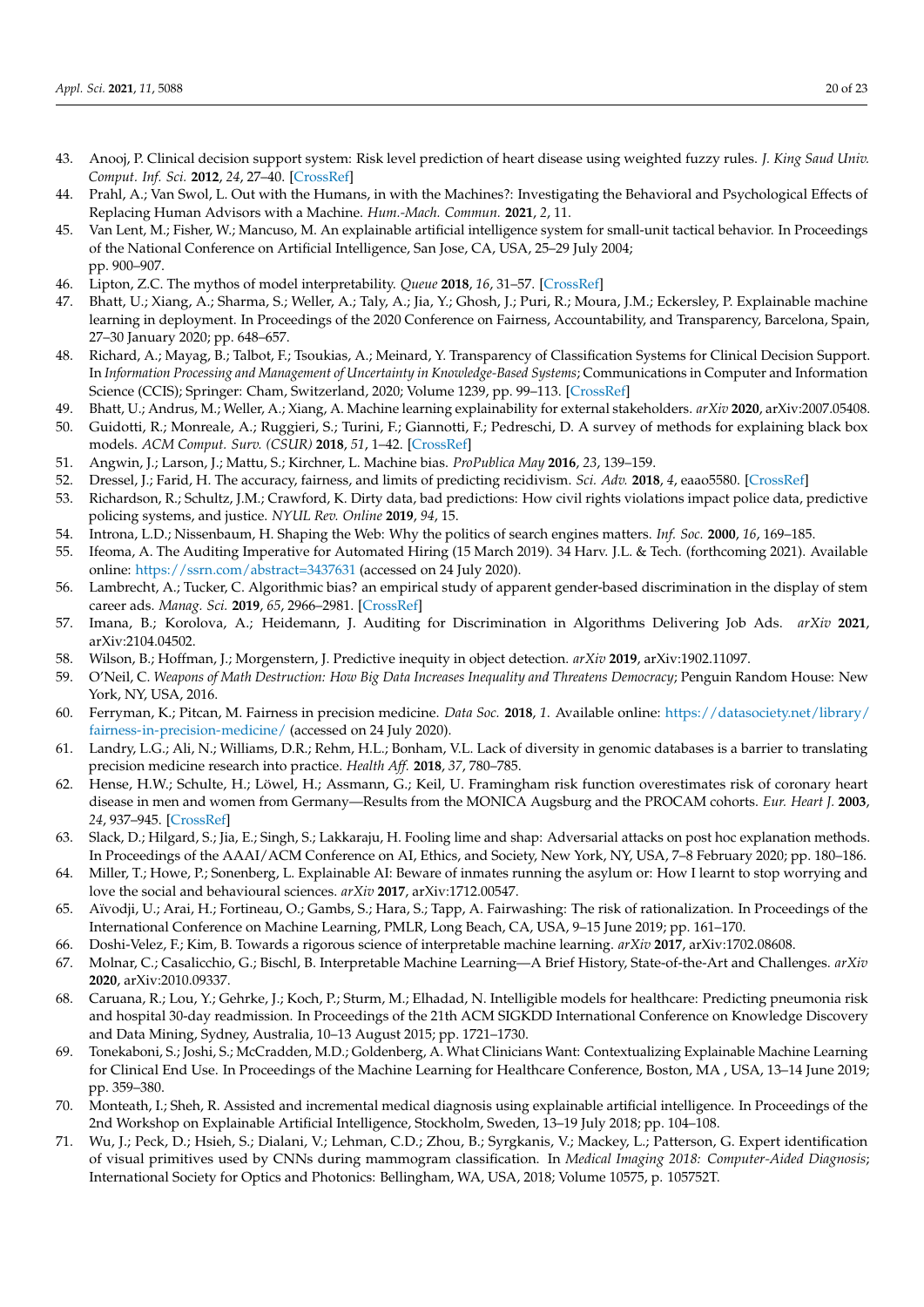- <span id="page-20-0"></span>72. Zheng, Q.; Delingette, H.; Ayache, N. Explainable cardiac pathology classification on cine MRI with motion characterization by semi-supervised learning of apparent flow. *Med. Image Anal.* **2019**, *56*, 80–95. [\[CrossRef\]](http://dx.doi.org/10.1016/j.media.2019.06.001)
- <span id="page-20-1"></span>73. Tosun, A.B.; Pullara, F.; Becich, M.J.; Taylor, D.; Fine, J.L.; Chennubhotla, S.C. Explainable AI (xAI) for Anatomic Pathology. *Adv. Anat. Pathol.* **2020**, *27*, 241–250. [\[CrossRef\]](http://dx.doi.org/10.1097/PAP.0000000000000264)
- <span id="page-20-2"></span>74. Hicks, S.A.; Eskeland, S.; Lux, M.; de Lange, T.; Randel, K.R.; Jeppsson, M.; Pogorelov, K.; Halvorsen, P.; Riegler, M. Mimir: An automatic reporting and reasoning system for deep learning based analysis in the medical domain. In Proceedings of the 9th ACM Multimedia Systems Conference, Amsterdam, The Netherlands, 12–15 June 2018; pp. 369–374.
- <span id="page-20-3"></span>75. Bussone, A.; Stumpf, S.; O'Sullivan, D. The role of explanations on trust and reliance in clinical decision support systems. In Proceedings of the 2015 International Conference on Healthcare Informatics, Dallas, TX, USA, 21–23 October 2015; pp. 160–169.
- <span id="page-20-4"></span>76. Lakkaraju, H.; Kamar, E.; Caruana, R.; Leskovec, J. Interpretable & explorable approximations of black box models. *arXiv* **2017**, arXiv:1707.01154.
- <span id="page-20-5"></span>77. Ibrahim, M.; Louie, M.; Modarres, C.; Paisley, J. Global explanations of neural networks: Mapping the landscape of predictions. In Proceedings of the 2019 AAAI/ACM Conference on AI, Ethics, and Society, Honolulu, HI, USA, 27–28 January 2019; pp. 279–287.
- <span id="page-20-6"></span>78. Ribeiro, M.T.; Singh, S.; Guestrin, C. "Why should I trust you?" Explaining the predictions of any classifier. In Proceedings of the 22nd ACM SIGKDD International Conference on Knowledge Discovery and Data Mining, San Francisco, CA, USA, 13–17 August 2016; pp. 1135–1144.
- <span id="page-20-7"></span>79. Lundberg, S.M.; Lee, S.I. A unified approach to interpreting model predictions. In Proceedings of the 31st International Conference on Neural Information Processing Systems, Long Beach, CA, USA, 4–9 December 2017; pp. 4765–4774.
- <span id="page-20-8"></span>80. Ribeiro, M.T.; Singh, S.; Guestrin, C. Anchors: High-Precision Model-Agnostic Explanations. In Proceedings of the AAAI, New Orleans, LA, USA, 2–7 February 2018; Volume 18, pp. 1527–1535.
- <span id="page-20-9"></span>81. White, A.; Garcez, A.D. Measurable counterfactual local explanations for any classifier. *arXiv* **2019**, arXiv:1908.03020.
- <span id="page-20-10"></span>82. Sharma, S.; Henderson, J.; Ghosh, J. CERTIFAI: A Common Framework to Provide Explanations and Analyse the Fairness and Robustness of Black-box Models. In Proceedings of the AAAI/ACM Conference on AI, Ethics, and Society, New York, NY, USA, 7–8 February 2020; pp. 166–172.
- <span id="page-20-11"></span>83. Simonyan, K.; Vedaldi, A.; Zisserman, A. Deep inside convolutional networks: Visualising image classification models and saliency maps. *arXiv* **2013**, arXiv:1312.6034.
- <span id="page-20-12"></span>84. Sundararajan, M.; Taly, A.; Yan, Q. Axiomatic attribution for deep networks. In Proceedings of the International Conference on Machine Learning, PMLR, Sydney, Australia, 6–11 August 2017; pp. 3319–3328.
- <span id="page-20-13"></span>85. Shrikumar, A.; Greenside, P.; Kundaje, A. Learning important features through propagating activation differences. In Proceedings of the International Conference on Machine Learning, PMLR, Sydney, Australia, 6–11 August 2017; pp. 3145–3153.
- <span id="page-20-14"></span>86. Zeiler, M.D.; Fergus, R. Visualizing and understanding convolutional networks. In Proceedings of the European Conference on Computer Vision, Zurich, Switzerland, 6–12 September 2014; pp. 818–833.
- <span id="page-20-15"></span>87. Zeiler, M.D.; Taylor, G.W.; Fergus, R. Adaptive deconvolutional networks for mid and high level feature learning. In Proceedings of the 2011 International Conference on Computer Vision, Barcelona, Spain, 6–13 November 2011; pp. 2018–2025.
- <span id="page-20-16"></span>88. Zhou, B.; Khosla, A.; Lapedriza, A.; Oliva, A.; Torralba, A. Learning deep features for discriminative localization. In Proceedings of the IEEE Conference on Computer Vision and Pattern Recognition, Las Vegas, NV, USA, 27–30 June 2016; pp. 2921–2929.
- <span id="page-20-17"></span>89. Selvaraju, R.R.; Cogswell, M.; Das, A.; Vedantam, R.; Parikh, D.; Batra, D. Grad-cam: Visual explanations from deep networks via gradient-based localization. In Proceedings of the IEEE International Conference on Computer Vision, Venice, Italy, 22–29 October 2017; pp. 618–626.
- <span id="page-20-18"></span>90. Garreau, D.; von Luxburg, U. Explaining the explainer: A first theoretical analysis of LIME. *arXiv* **2020**, arXiv:2001.03447.
- <span id="page-20-19"></span>91. Fidel, G.; Bitton, R.; Shabtai, A. When explainability meets adversarial learning: Detecting adversarial examples using SHAP signatures. In Proceedings of the 2020 International Joint Conference on Neural Networks (IJCNN), Glasgow, UK, 19–24 July 2020; pp. 1–8.
- <span id="page-20-20"></span>92. Holzinger, A. Explainable AI and Multi-Modal Causability in Medicine. *i-com* **2020**, *19*, 171–179. [\[CrossRef\]](http://dx.doi.org/10.1515/icom-2020-0024)
- <span id="page-20-21"></span>93. Amann, J.; Blasimme, A.; Vayena, E.; Frey, D.; Madai, V.I. Explainability for artificial intelligence in healthcare: A multidisciplinary perspective. *BMC Med. Inform. Decis. Mak.* **2020**, *20*, 310. [\[CrossRef\]](http://dx.doi.org/10.1186/s12911-020-01332-6)
- <span id="page-20-22"></span>94. Kitchenham, B.A.; Charters, S. Guidelines for Performing Systematic Literature Reviews in Software Engineering; Technical Report EBSE 2007-001, Keele University and Durham University Joint Report. 2007. Available online: [http://citeseerx.ist.psu.](http://citeseerx.ist.psu.edu/viewdoc/download;jsessionid=2BE22FED09591B99D6A7ACF8FE2258D5?) [edu/viewdoc/download;jsessionid=2BE22FED09591B99D6A7ACF8FE2258D5?](http://citeseerx.ist.psu.edu/viewdoc/download;jsessionid=2BE22FED09591B99D6A7ACF8FE2258D5?) (accessed on 24 July 2020).
- <span id="page-20-23"></span>95. Martín-Martín, A.; Orduna-Malea, E.; Thelwall, M.; López-Cózar, E.D. Google Scholar, Web of Science, and Scopus: A systematic comparison of citations in 252 subject categories. *J. Inf.* **2018**, *12*, 1160–1177. [\[CrossRef\]](http://dx.doi.org/10.1016/j.joi.2018.09.002)
- <span id="page-20-24"></span>96. Gusenbauer, M. Google Scholar to overshadow them all? Comparing the sizes of 12 academic search engines and bibliographic databases. *Scientometrics* **2019**, *118*, 177–214. [\[CrossRef\]](http://dx.doi.org/10.1007/s11192-018-2958-5)
- <span id="page-20-25"></span>97. Luz, C.; Vollmer, M.; Decruyenaere, J.; Nijsten, M.; Glasner, C.; Sinha, B. Machine learning in infection management using routine electronic health records: Tools, techniques, and reporting of future technologies. *Clin. Microbiol. Infect.* **2020**, *26*, 1291–1299. [\[CrossRef\]](http://dx.doi.org/10.1016/j.cmi.2020.02.003)
- <span id="page-20-26"></span>98. Zucco, C.; Liang, H.; Fatta, G.D.; Cannataro, M. Explainable Sentiment Analysis with Applications in Medicine. In Proceedings of the 2018 IEEE International Conference on Bioinformatics and Biomedicine, BIBM 2018, Madrid, Spain, 3–6 December 2019; pp. 1740–1747. [\[CrossRef\]](http://dx.doi.org/10.1109/BIBM.2018.8621359)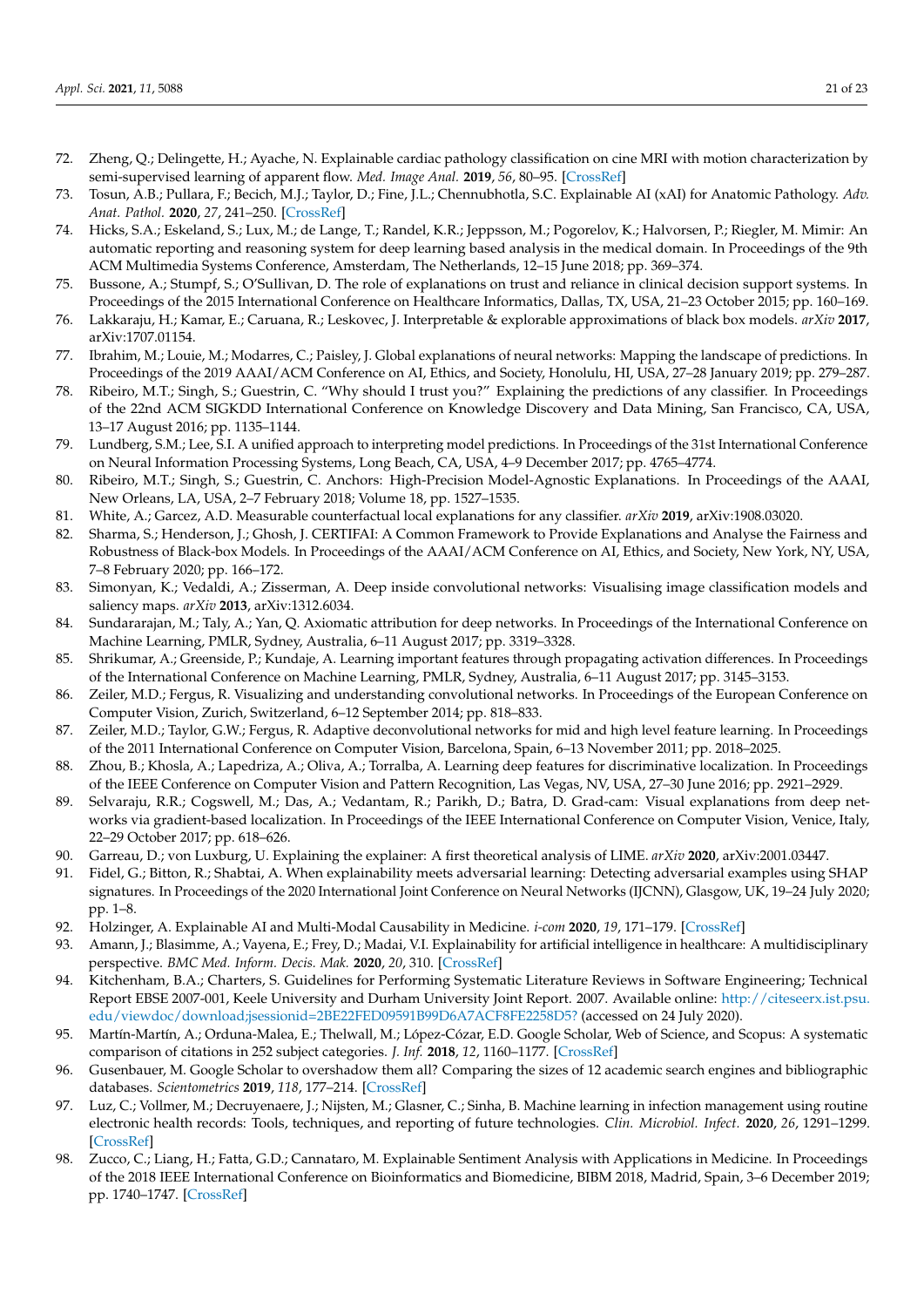- <span id="page-21-10"></span>99. Jin, W.; Fatehi, M.; Abhishek, K.; Mallya, M.; Toyota, B.; Hamarneh, G. Artificial intelligence in glioma imaging: Challenges and advances. *J. Neural Eng.* **2020**, *17*, 021002. [\[CrossRef\]](http://dx.doi.org/10.1088/1741-2552/ab8131)
- 100. Wulff, A.; Montag, S.; Marschollek, M.; Jack, T. Clinical Decision-Support Systems for Detection of Systemic Inflammatory Response Syndrome, Sepsis, and Septic Shock in Critically Ill Patients: A Systematic Review. *Methods Inf. Med.* **2019**, *58*, e43–e57. [\[CrossRef\]](http://dx.doi.org/10.1055/s-0039-1695717) [\[PubMed\]](http://www.ncbi.nlm.nih.gov/pubmed/31499571)
- <span id="page-21-11"></span>101. Rundo, L.; Pirrone, R.; Vitabile, S.; Sala, E.; Gambino, O. Recent advances of HCI in decision-making tasks for optimized clinical workflows and precision medicine. *J. Biomed. Inform.* **2020**, *108*, 103479. [\[CrossRef\]](http://dx.doi.org/10.1016/j.jbi.2020.103479)
- 102. Fu, L.H.; Schwartz, J.; Moy, A.; Knaplund, C.; Kang, M.J.; Schnock, K.O.; Garcia, J.P.; Jia, H.; Dykes, P.C.; Cato, K.; et al. Development and validation of early warning score system: A systematic literature review. *J. Biomed. Inform.* **2020**, *105*, 103410. [\[CrossRef\]](http://dx.doi.org/10.1016/j.jbi.2020.103410) [\[PubMed\]](http://www.ncbi.nlm.nih.gov/pubmed/32278089)
- <span id="page-21-12"></span>103. Angehrn, Z.; Haldna, L.; Zandvliet, A.S.; Gil Berglund, E.; Zeeuw, J.; Amzal, B.; Cheung, S.Y.A.; Polasek, T.M.; Pfister, M.; Kerbusch, T.; et al. Artificial Intelligence and Machine Learning Applied at the Point of Care. *Front. Pharmacol.* **2020**, *11*, 759. [\[CrossRef\]](http://dx.doi.org/10.3389/fphar.2020.00759) [\[PubMed\]](http://www.ncbi.nlm.nih.gov/pubmed/32625083)
- <span id="page-21-0"></span>104. Ibrahim, A.; Primakov, S.; Beuque, M.; Woodruff, H.; Halilaj, I.; Wu, G.; Refaee, T.; Granzier, R.; Widaatalla, Y.; Hustinx, R.; et al. Radiomics for precision medicine: Current challenges, future prospects, and the proposal of a new framework. *Methods* **2020**, *188*, 20–29. [\[CrossRef\]](http://dx.doi.org/10.1016/j.ymeth.2020.05.022)
- <span id="page-21-1"></span>105. Mahadevaiah, G.; RV, P.; Bermejo, I.; Jaffray, D.; Dekker, A.; Wee, L. Artificial intelligence-based clinical decision support in modern medical physics: Selection, acceptance, commissioning, and quality assurance. *Med. Phys.* **2020**, *47*, e228–e235. [\[CrossRef\]](http://dx.doi.org/10.1002/mp.13562)
- <span id="page-21-13"></span>106. Vorm, E.S. Assessing Demand for Transparency in Intelligent Systems Using Machine Learning. In Proceedings of the 2018 Innovations in Intelligent Systems and Applications (INISTA), Thessaloniki, Greece, 3–5 July 2018; pp. 1–7. [\[CrossRef\]](http://dx.doi.org/10.1109/INISTA.2018.8466328)
- 107. Jamieson, T.; Goldfarb, A. Clinical considerations when applying machine learning to decision-support tasks versus automation. *BMJ Qual. Saf.* **2019**, *28*, 778–781. [\[CrossRef\]](http://dx.doi.org/10.1136/bmjqs-2019-009514)
- 108. Choudhury, A.; Asan, O.; Mansouri, M. Role of Artificial Intelligence, Clinicians & Policymakers in Clinical Decision Making: A Systems Viewpoint. In Proceedings of the 2019 International Symposium on Systems Engineering (ISSE), Edinburgh, UK, 1–3 October 2019; pp. 1–8. [\[CrossRef\]](http://dx.doi.org/10.1109/ISSE46696.2019.8984573)
- 109. Cánovas-Segura, B.; Morales, A.; Martínez-Carrasco, A.L.; Campos, M.; Juarez, J.M.; Rodríguez, L.L.; Palacios, F. Exploring Antimicrobial Resistance Prediction Using Post-hoc Interpretable Methods. In *Artificial Intelligence in Medicine: Knowledge Representation and Transparent and Explainable Systems*; Lecture Notes in Computer Science (Including Subseries Lecture Notes in Artificial Intelligence and Lecture Notes in Bioinformatics); Springer Nature: Cham, Switzerland, 2019; Volume 11979 LNAI, pp. 93–107. [\[CrossRef\]](http://dx.doi.org/10.1007/978-3-030-37446-4_8)
- 110. Zihni, E.; Madai, V.I.; Livne, M.; Galinovic, I.; Khalil, A.A.; Fiebach, J.B.; Frey, D. Opening the black box of artificial intelligence for clinical decision support: A study predicting stroke outcome. *PLoS ONE* **2020**, *15*, e0231166. [\[CrossRef\]](http://dx.doi.org/10.1371/journal.pone.0231166)
- <span id="page-21-14"></span>111. Liao, Q.V.; Gruen, D.; Miller, S. Questioning the AI: Informing Design Practices for Explainable AI User Experiences. In Proceedings of the 2020 CHI Conference on Human Factors in Computing Systems, Honolulu, HI, USA, 25–30 April 2020; ACM: New York, NY, USA, 2020; pp. 1–15. [\[CrossRef\]](http://dx.doi.org/10.1145/3313831.3376590)
- <span id="page-21-2"></span>112. Johnson, S.L.J. AI, Machine Learning, and Ethics in Health Care. *J. Leg. Med.* **2019**, *39*, 427–441. [\[CrossRef\]](http://dx.doi.org/10.1080/01947648.2019.1690604)
- <span id="page-21-3"></span>113. Timotijevic, L.; Hodgkins, C.E.; Banks, A.; Rusconi, P.; Egan, B.; Peacock, M.; Seiss, E.; Touray, M.M.L.; Gage, H.; Pellicano, C.; et al. Designing a mHealth clinical decision support system for Parkinson's disease: A theoretically grounded user needs approach. *BMC Med. Inform. Decis. Mak.* **2020**, *20*, 34. [\[CrossRef\]](http://dx.doi.org/10.1186/s12911-020-1027-1) [\[PubMed\]](http://www.ncbi.nlm.nih.gov/pubmed/32075633)
- 114. Ben Souissi, S.; Abed, M.; El Hiki, L.; Fortemps, P.; Pirlot, M. PARS, a system combining semantic technologies with multiple criteria decision aiding for supporting antibiotic prescriptions. *J. Biomed. Inform.* **2019**, *99*, 103304. [\[CrossRef\]](http://dx.doi.org/10.1016/j.jbi.2019.103304) [\[PubMed\]](http://www.ncbi.nlm.nih.gov/pubmed/31622799)
- <span id="page-21-15"></span>115. Gangavarapu, T.; S Krishnan, G.; Kamath S, S.; Jeganathan, J. FarSight: Long-Term Disease Prediction Using Unstructured Clinical Nursing Notes. *IEEE Trans. Emerg. Top. Comput.* **2020**, 1–16. [\[CrossRef\]](http://dx.doi.org/10.1109/TETC.2020.2975251)
- <span id="page-21-4"></span>116. Xie, Y.; Chen, M.; Kao, D.; Gao, G.; Chen, X.A. CheXplain: Enabling Physicians to Explore and Understand Data-Driven, AI-Enabled Medical Imaging Analysis. In Proceedings of the 2020 CHI Conference on Human Factors in Computing Systems, Honolulu, HI, USA, 25–30 April 2020; ACM: New York, NY, USA, 2020; pp. 1–13. [\[CrossRef\]](http://dx.doi.org/10.1145/3313831.3376807)
- <span id="page-21-5"></span>117. Sadeghi, R.; Banerjee, T.; Hughes, J.C.; Lawhorne, L.W. Sleep quality prediction in caregivers using physiological signals. *Comput. Biol. Med.* **2019**, *110*, 276–288. [\[CrossRef\]](http://dx.doi.org/10.1016/j.compbiomed.2019.05.010)
- <span id="page-21-6"></span>118. Wang, D.; Yang, Q.; Abdul, A.; Lim, B.Y. Designing theory-driven user-centric explainable AI. In Proceedings of the 2019 CHI Conference on Human Factors in Computing Systems, Scotland, UK, 4–9 May 2019; pp. 1–15.
- <span id="page-21-7"></span>119. Lee, E.; Choi, J.S.; Kim, M.; Suk, H.I. Toward an interpretable Alzheimer's disease diagnostic model with regional abnormality representation via deep learning. *NeuroImage* **2019**, *202*, 116113. [\[CrossRef\]](http://dx.doi.org/10.1016/j.neuroimage.2019.116113) [\[PubMed\]](http://www.ncbi.nlm.nih.gov/pubmed/31446125)
- <span id="page-21-8"></span>120. Hu, C.A.; Chen, C.M.; Fang, Y.C.; Liang, S.J.; Wang, H.C.; Fang, W.F.; Sheu, C.C.; Perng, W.C.; Yang, K.Y.; Kao, K.C.; et al. Using a machine learning approach to predict mortality in critically ill influenza patients: A cross-sectional retrospective multicentre study in Taiwan. *BMJ Open* **2020**, *10*, e033898. [\[CrossRef\]](http://dx.doi.org/10.1136/bmjopen-2019-033898)
- <span id="page-21-9"></span>121. Militello, C.; Rundo, L.; Toia, P.; Conti, V.; Russo, G.; Filorizzo, C.; Maffei, E.; Cademartiri, F.; La Grutta, L.; Midiri, M.; et al. A semi-automatic approach for epicardial adipose tissue segmentation and quantification on cardiac CT scans. *Comput. Biol. Med.* **2019**, *114*, 103424. [\[CrossRef\]](http://dx.doi.org/10.1016/j.compbiomed.2019.103424)